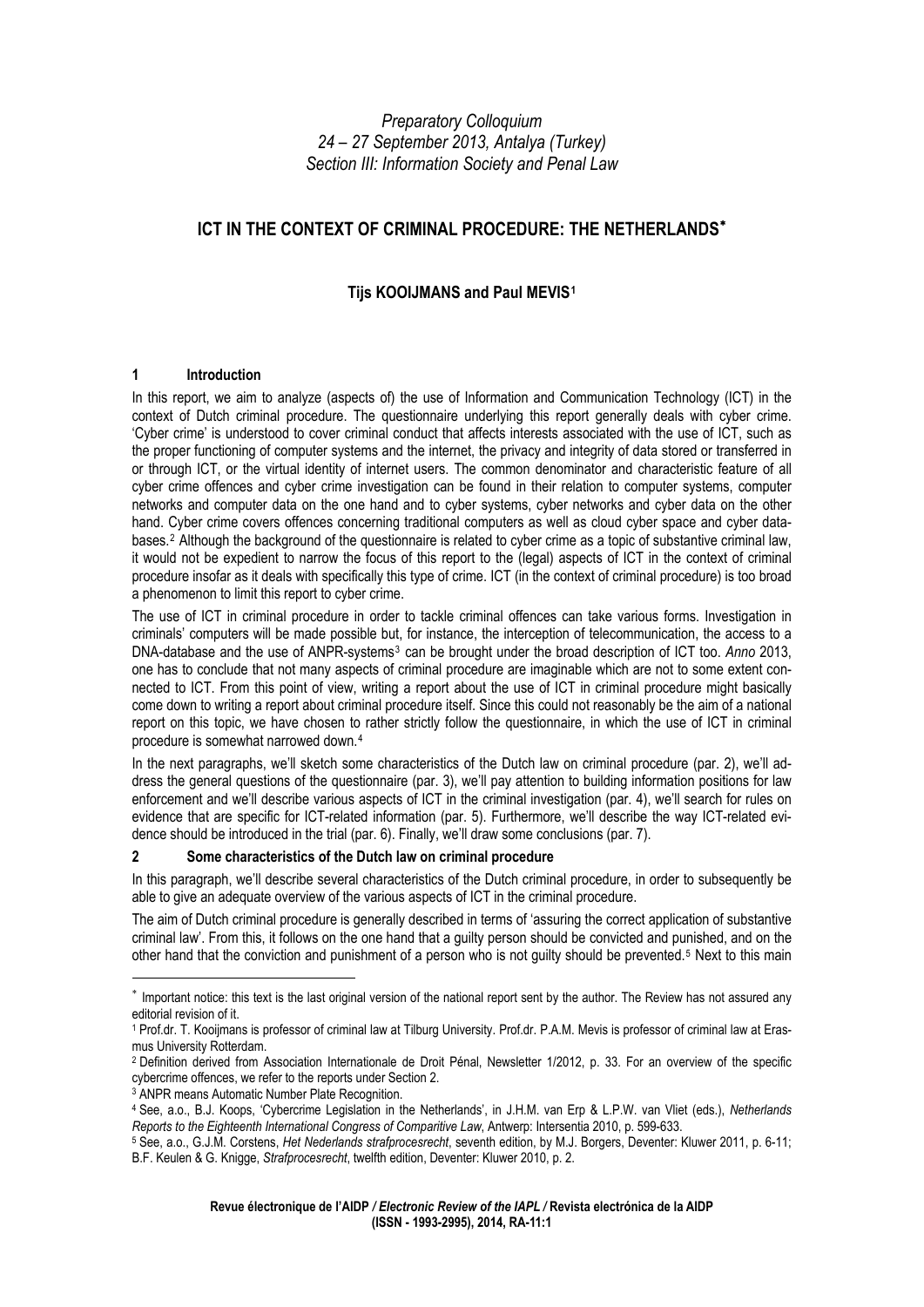goal of criminal procedure, several 'side goals' are described in the literature.<sup>[6](#page-1-0)</sup> Firstly, to respect the rights and freedoms of the suspected/accused person. Secondly, the aim of procedural justice. Thirdly, to respect the rights and freedoms of other people (than the accused person) involved in a criminal procedure, such as victims.

The system of criminal procedure should be equipped to achieve these goals. In this respect, a pivotal characteristic of the Dutch law on criminal procedure is its fundament of 'investigating and deciding'.[7](#page-1-1) Let us elaborate on this. The Dutch Code of Criminal Procedure (CCP) has created a general legal framework within which a criminal case should be disposed. This framework consists of several, subsequent stages of the criminal procedure. This series of stages is in itself a logical one. A judge will not decide on a specific matter if the public prosecutor doesn't point out that he wishes a decision on the matter. The public prosecutor will not ask a judge for a decision about an accusation if the police haven't investigated the criminal case. In short: there is a close relationship between the actions of the authorities. Their actions are initiated by the actions of other authorities. The logical order of the different stages of the criminal procedure makes clear that the criminal procedure is a continuous process consisting of investigation. In each stage, the aim of the investigating activities is to enable another authority to decide on the case. For instance, in the pretrial stage, the police investigate a criminal case in order to enable the public prosecutor to decide whether or not to prosecute the suspect. When the police have finished their investigating activities, they'll send the case file – mainly consisting of police reports (*processen-verbaal*) – to the public prosecutor. It's this authority who has to decide about the next step in the procedure: the prosecution of the suspected person. This logical order of these different stages includes – to a certain extent – a system of accountability: authorities within the criminal system can be kept accountable for their actions by other authorities in the next stages of criminal investigation.

Just like the other stages of the criminal procedure, the pretrial stage is dominated by the principle of legality: article 1 CCP. A legal basis by statutory law is required for criminal proceedings. For this reason, many investigative methods are provided for by the CCP. However, not all investigative methods have an explicit basis in statutory law. For instance, the CCP contains a specific legal basis for the surveillance/systematic observation (*stelselmatige observatie*) of a person by the police.[8](#page-1-2) Such a specific statutory provision lacks for a non-systematic, superficial observation of a person. This difference can be explained by the fact that, as a legal basis of investigation methods – such as the superficial observation of a person – which only cause a light interference with a person's privacy (the right to respect for private life), the statutory description of the statutory duty (*taak*) of the police to investigate crimi-nal cases<sup>[9](#page-1-3)</sup> suffices.<sup>[10](#page-1-4)</sup> In other words, the power to create slight interferences with human rights (by police investigation) can be derived from the statutory duty of the police. When it comes down to rather grave interferences with the right to respect for private life, a specific basis by statutory act is required.[11](#page-1-5) In addition, such a specific statutory basis is – at least – also required for investigation methods which bear great risks for the integrity and controllability of the investigation.[12](#page-1-6) This state of affairs raises the question whether the online gathering of information about a person via open sources by the police requires a specific statutory basis. This question and comparable questions will be addressed in the next paragraphs.

Another – yet related to the before mentioned specificity of a statutory basis – characteristic of the Dutch system of criminal procedure, is the influence of the principles of subsidiarity and proportionality. The more far-reaching (investigating) powers are (to be) applied, the heavier the seriousness of the criminal offence has to be. Generally, 'heavy' powers may only be applied in relatively severe criminal cases. In connection with this: the heavier the power, the higher<sup>[13](#page-1-7)</sup> – or even independent<sup>[14](#page-1-8)</sup> – the authority has to be who orders its application.

<span id="page-1-0"></span><sup>6</sup> See, a.o., B.F. Keulen, *Het Nederlandse stelsel van rechtsmiddelen in strafzaken* (preadvies NVVS), Nijmegen: Wolf Legal Publishers 2012, p. 8.

<span id="page-1-1"></span><sup>&</sup>lt;sup>7</sup> P.A.M. Mevis, *Capita Strafrecht*, seventh edition, Nijmegen: Ars Aequi Libri 2013, p. 128-129.<br><sup>8</sup> See art. 126g, art. 126o and art. 126zd CCP.

<span id="page-1-3"></span><span id="page-1-2"></span><sup>9</sup> See art. 141 CCP, art. 3 Police Act 2012 and Hoge Raad (Supreme Court) 13 November 2012, *Landelijk Jurisprudentie Nummer* BW9338.

<span id="page-1-4"></span><sup>10</sup> That is: according to the jurisprudence of the Supreme Court, followed by the legislator. It is not undiscussed.

<span id="page-1-6"></span><span id="page-1-5"></span><sup>&</sup>lt;sup>11</sup> See, a.o., T. Kooijmans, 'Een Tilburgse observatie van een Tilburgse observatie', *Ars Aequi* 2013, p. 222-229.<br><sup>12</sup> Hoge Raad (Supreme Court) 20 December 2011, Nederlandse Jurisprudentie 2012/159 (with a comment by art. 126g CCP.

<span id="page-1-8"></span><span id="page-1-7"></span><sup>14</sup> E.g., it's the examining judge (*rechter-commissaris*) who needs to give a written authorisation to the public prosecutor to order extremely sensitive information (see below). It is also the examining judge whohas the power to orders that a suspect be remanded in custody for (at most) 14 days: art. 63 CCP.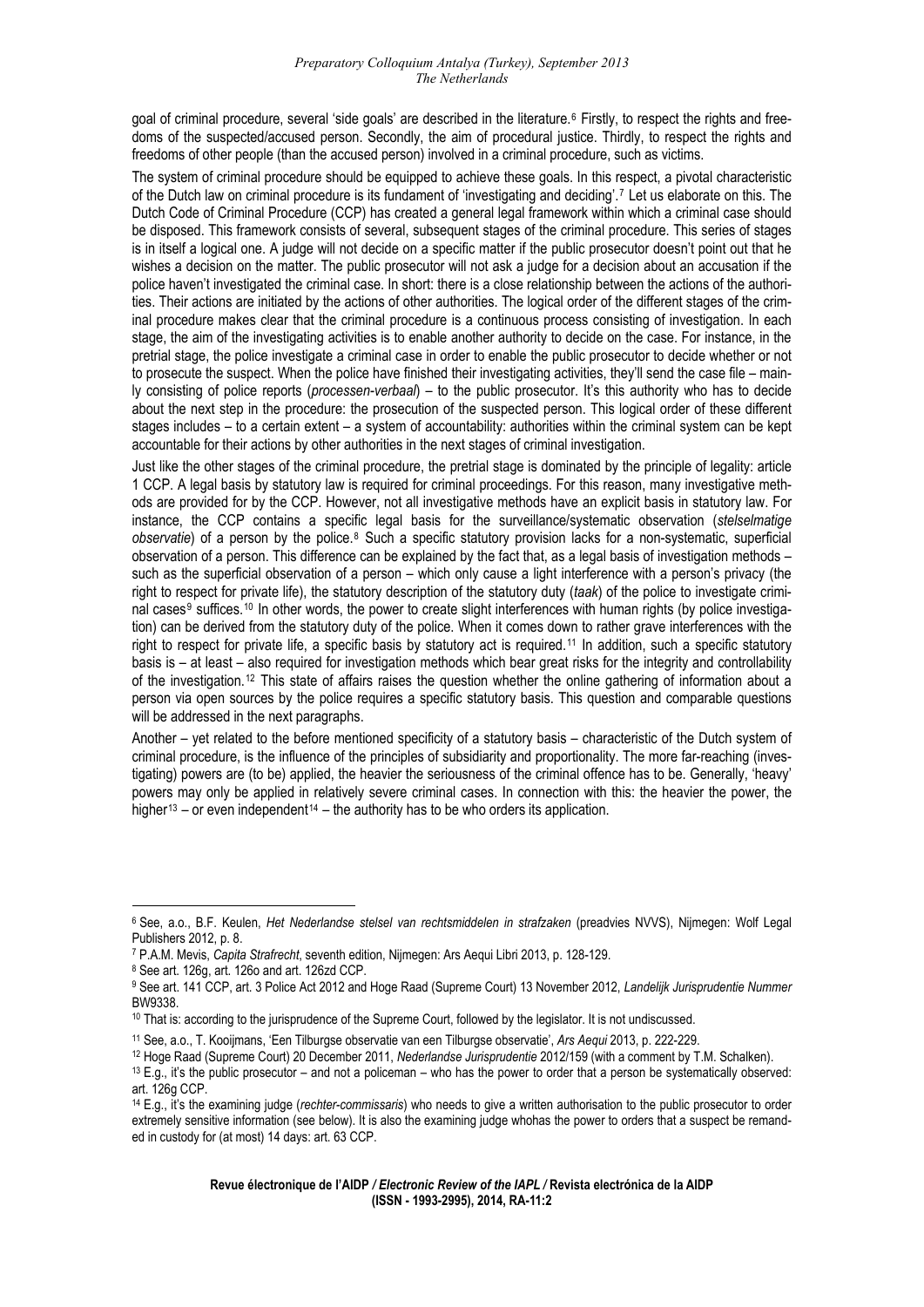# **3 ICT in the context of criminal procedure: definitions and institutions**

#### *3.1 An overview instead of a definition*

What is Information and Communication Technology? At first sight, it seems very hard to give an adequate description of this very broad concept. Instead of searching for such a definition, a more fruitful approach might be to sketch several aspects of ICT that might be relevant for the criminal procedure. Koops has distinguished several trends in technology in relation to criminal investigation.[15](#page-2-0) For the purpose of this report, it's expedient to describe this author's findings.

The first trend is the development of new kinds of data which are useful for the purpose of criminal investigation.

In the first place, new kinds of data arise which didn't exist in the past or which were not recorded. More and more objects can be identified by a unique number. Objects contain RFID-chips[16](#page-2-1) through which they can be read out from a short distance and through which they can be identified. This reading out and identifying of objects will increase, not only in logistic chains but also for the purpose of criminal investigations because RFID-goods leave traces on the places where they are read out. When it comes down to developments in identification, the automatic number plate recognition (ANPR) of cars should also be pointed out, just like 'trusted computing' and computer finger prints enabling the recognition of computers and software. Printers generate specific patterns, so a print can be deduced to a unique printer. The same goes for pictures taken by a camera, and even paper can be recognized by its specific grain structure. In general, objects are better traceable because of their identifying codes.

The same goes for human beings. RFID-chips can be used not only to identify and trace Rolex-watches, but also playing children, demented elderly people, or released paedophile persons. Another aspect related to the use of new kinds of data are biometrics, creating the possibility to identify people from their iris, fingerprint, ear channel or other body marks. Starting at the age of 14, citizens in the Netherlands are obliged to (be able to) identify themselves.[17](#page-2-2) Among others lawyers, banks, jewelers and art-dealers are obliged to check and register their clients' identity. People can be identified not only by direct identity-numbers but probably also by objects, like their unique watch or digital camera. Walking around anonymously is not self-evident anymore.

Another example of a new type of data is data disclosing a location.[18](#page-2-3) Telecommunication networks 'know' in which network-cell a cell phone is situated. These networks can – via techniques like triangulation – determine where a person is situated within the network-cell. GPS-devices or Galileo-devices can determine their own place using satellites. Furthermore, access-points of WiFi and Bluetooth devices can be used to determine a location. The location of objects – and of people – can be determined closer and closer by the attraction of location-related services, such as the weather forecast on a cell phone. The (perception of) security is an important motive for location techniques. For instance, in the US cellphones have to be equipped with a 'location-determinator' in case the emergency number is dialed; in the Netherlands (reports concerning) location data are used as evidence in criminal cases and the police requires information about the cell phones which were near a crime scene in order to send everybody nearby an SMS for the purpose of finding witnesses. Not only telephones but also cars are objects the location of which can be determined. For instance, insurance companies require a built-in transmitter for expensive cars. Furthermore, 'chip cards' for public transport facilitate tracing the places in which passengers got on the bus or train and stepped out. Security cameras also record their moves. Next, proposals have been done to authenticate computers. Whereas the location of people and objects used to be determined via eyewitnesses, currently – as a consequence of the aforementioned developments – the determination can also take place automatically (and) from a distance.

Several other examples of new kinds of data require attention. Everybody who surfs the Net, leaves traces. The visited web pages give a significant overview of the visitor's interests. The Dutch legislator has prescribed that those data – being traffic data (*verkeersgegevens*) – may be claimed (from the telecom provider).[19](#page-2-4) In order for this power to be effective, the providers are required (by statutory law) to save the data for several months.<sup>[20](#page-2-5)</sup>

<span id="page-2-0"></span><sup>15</sup> B.J. Koops, *Tendensen in opsporing en technologie. Over twee honden en een kalf* (inaugural lecture Tilburg), Nijmegen: Wolf Legal Publishers 2006, p. 7-12 (with references). The following section was substantially derived from this source.

<span id="page-2-1"></span><sup>&</sup>lt;sup>16</sup> RFID means Radio Frequency Identification.

<span id="page-2-2"></span><sup>17</sup> Section 2 of the Compulsory Identification Act (*Wet op de identificatieplicht*) requires every person aged fourteen or over to present an official identity document to a police officer upon first demand. Article 447e of the Criminal Code makes failure to do so a minor offence punishable by a second-category fine (i.e. not exceeding EUR 3900).

<span id="page-2-3"></span><sup>18</sup> Cf. A.H.H. Smits, *Strafvorderlijk onderzoek van telecommunicatie* (diss. Tilburg), Nijmegen: Wolf Legal Publishers 2006, p. 126- 128.

<sup>19</sup> See art. 126n and art. 126nd CCP.

<span id="page-2-5"></span><span id="page-2-4"></span><sup>20</sup> According to section 3 of art. 13.2a Telecommunication Act, data concerning telephones have to be saved for twelve months and data concerning access to internet and e-mail have to be saved for six months. See the Act of 6 July 2011, *Staatsblad* 2011, 350 and the Decrete of 11 August 2009, *Staatsblad* 2009, 350.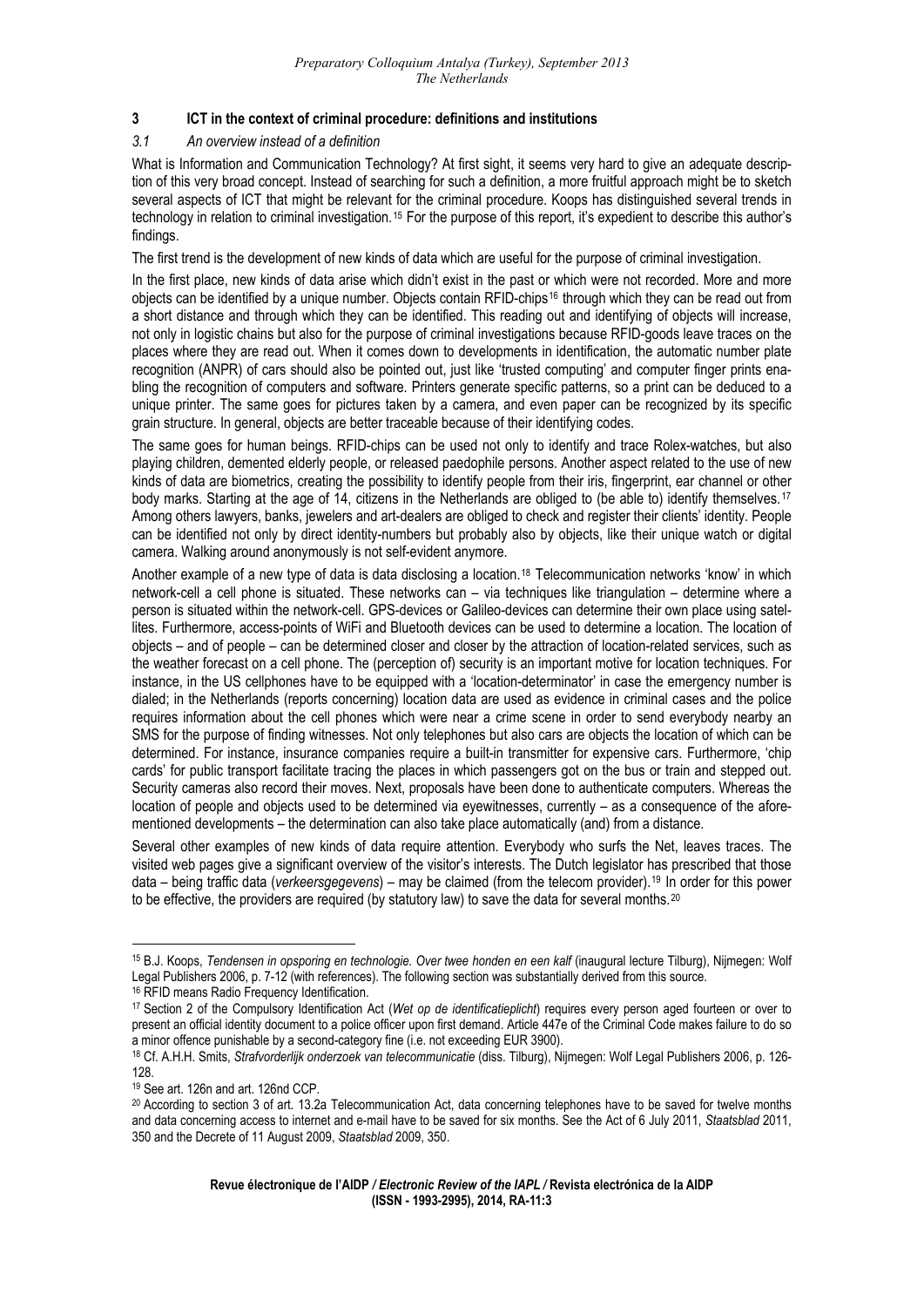These data have a deeper impact on a person's privacy than a telephone number or the length of a call. Furthermore, DNA contains information which can be disclosed. This enables criminal investigators to deduce somebody's sex, geographic origin, the color of his hair and his eyes, from a trail of blood.

The recording and storage of data is the second reason why data are increasingly available for the purpose of criminal investigation. An important example is the surveillance by cameras in public areas and the storage of the records. The internet is another prominent example of the recording of data for, in principle, indefinite periods. Allegedly, Google files all searching orders. Considering the possibilities offered by Google to store one's personal searching history, it's getting easier (from a technical point of view) and more attractive (from a policy point of view) to claim – from Google – the searching history and centrally stored documents of a suspect. In general, the internet is a huge source of diverse (recorded) data. The results of the use of webcams (and cameras in cell phones) and digital conversations can easily enter the public domain. Copyrights of music and movies are under pressure because of the possibilities to copy and spread the files via internet. This caused a counter reaction of Digital Rights Managementsystems. When a person listens to the radio on the internet, the length and the channel can be registered. Not only objects like computers, internet and cameras register data. Built-in tachographs measure both the period a car is driving and its speed. Navigation systems are able to keep up with the route.

Technical possibilities and 'the market' have given a big impulse to the recording of data and of the technical equipment to do so. This trend is boosted by criminal law and the law concerning the battle against terrorism. According to European law, storage of telecommunication data is mandatory.[21](#page-3-0) A similar remark can be made about user data of telecommunication (who uses which telecom provider?). The registration agency of wired phones and cell phones – CIOT – has been extended to internet numbers like IP-addresses. Because IP-addresses change quicker than telephone numbers, it is being considered whether it should be exactly registered at which times they were used by which user.

It follows form this overview that ICT is such a broad phenomenon that it can hardly be described in a one-size-fits-all formula.

#### *3.2 Institutions involved in the implementation of ICT within the criminal justice system*

Both the police force, the public prosecution service and the judiciary use their own internal ICT-related systems in order to support the criminal law system.

At the level of the police organization, the nationwide unit of the National Police (*Landelijke Eenheid van de Nationale Politie*; before 1 January 2013: *Korps Landelijke Politiediensten (KLPD)*) renders supportive services for other police units. On a regional level, police units use various digital systems to store and disclose information. One of the aims of the establishment on 1 January 2013 of the National Police, is to improve the cooperation between police forces when it comes down to computerization.<sup>[22](#page-3-1)</sup>

The Dutch public prosecution service uses the so-called COMPAS/GPS-system in order to, among other things, store data concerning criminal cases and prepare the drafting of indictmens. The computerized support of the Dutch judiciary is carried out by Spir-it.<sup>[23](#page-3-2)</sup> Criminal cases (and also cases of civil law and administrative law) can be introduced digitally by the parties. The electronic case file (*elektronisch dossier*) was introduced (see further below, par. 6.3). In addition, Spir-it makes it possible to track cases via internet. Another example of the computerized support that's given to the judiciary is the database for consistent punishment (*Databank Consistente Straftoemeting,* in the near future modernized to *'Gegevensbank Informatie over de Straftoemeting' (GIDS)*). This database consists of judicial verdicts of Courts of Appeal in which imprisonment of more than four years was imposed, and its aim is to facilitate the comparison of the concrete, current criminal case with the cases which have been stored in the database in order to impose an appropriate sentence.

<span id="page-3-0"></span><sup>21</sup> Directive 2006/24/EC on the retention of data generated or processed in connection with the provision of publicly available electronic communications services or of public communications networks and amending Directive 2002/58/EC, *OJ EU* L105/54, 13 April 2006.

<span id="page-3-1"></span><sup>22</sup> A few other organisations are hosted by *KLPD*. One of these organisations is Team High Tech Crime (THTC). In 2006, the Dutch government produced broader and less incident-focused analyses in the memorandum 'Draft National Infrastructure Fighting Cybercrime'. In this memorandum the following issues were indentified: inadequate (scientific) knowledge about the nature and extent of the problem and about the modalities to effectively combat it, ambiguities in the division of tasks between cooperation partners, a shortage of (operational) knowledge at investigative agencies and lack of urgency perception. In order to overcome these problems, a National High Tech Crime Center (NHTCC) and a reporting point (hotline?) for Cyber Crime were established at the police organisation. See.Ph. Stol, E.R. Leukfeldt & H. Klap, 'Cybercrime en politie. Een schets van de Nederlandse situatie anno 2012', *Justitiële verkenningen* 2012-1, p. 31.<br><sup>23</sup> http://www.rechtspraak.nl/Organisatie/spir-it/Over-spir-it/Pages/default.aspx.

<span id="page-3-2"></span>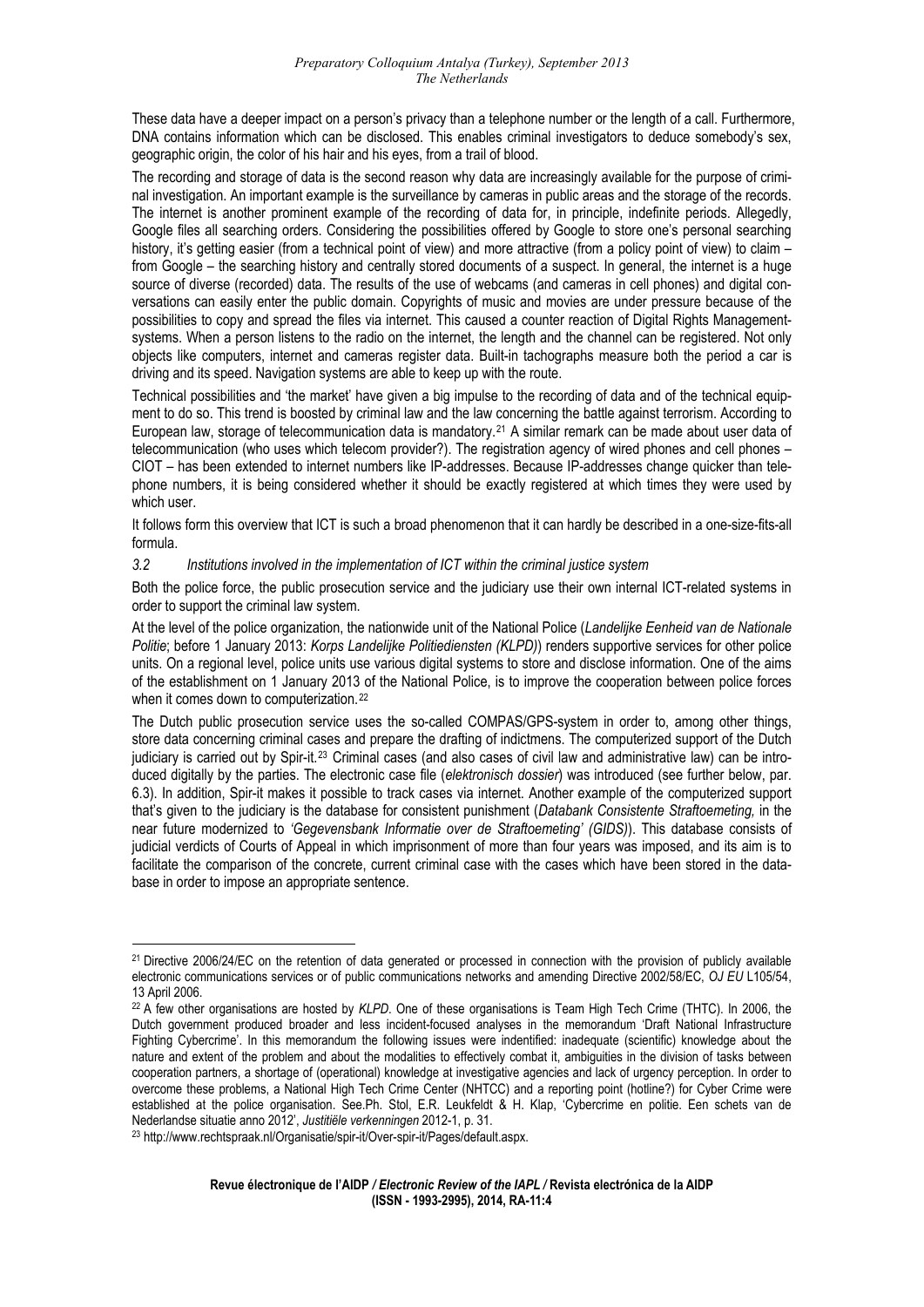A prominent example of joint forces – from a point of view of ICT – is the nationwide Internet Research and Investiga-tion Network (the iRN system).<sup>[24](#page-4-0)</sup> This network – stemming from the Police, the National Combating Terrorism Coordinator, the Netherlands Forensic Institute (NFI) and the Tax Authorities – has become independent in 2012. Its aim is to let iRN grow domestically and internationally. The iRN enables Dutch investigative and supervising authorities to conduct investigative research and intelligence research on the internet in a forensically safeguarded way. Obtained evidence can be used in criminal proceedings. The iRN strengthens the cooperation between the aforementioned authorities by enabling them to share their knowledge swiftly and secure. There are currently 700 iRN workplaces which can be used by 4500 persons. In the coming years, iRN will be expanded via the so-called iColumbo-project.<sup>[25](#page-4-1)</sup> Within this project, software tools are being developed that support the users with tracking and analysing relevant information on the internet. Appropriate tools from other sources will be made available via iRN as well.

One of those tools is XIRAF.<sup>[26](#page-4-2)</sup> The amount of data that needs to be processed in a typical criminal investigation today – especially when fraud, murder or child pornography are involved – is immense and extremely diverse. Processing and analyzing all this complex data is difficult and time-consuming, and in the sheer mass of data, investigators may miss or lose track of important evidence. In addition, they are often under pressure from enforcement agencies to complete their analysis as quickly as possible. To enable faster and more effective processing of data within criminal investigations, the NFI has therefore developed XIRAF, an advanced software application that can automatically analyse large quantities of data from all types of equipment at high speed and render them directly searchable (data mining[27](#page-4-3) and data matching). Specifically, XIRAF bundles data from digital sources, including laptops, external hard drives, mobile phones and CDs, into a central online database. Within the iRN-network, police or government investigators can then access and search this database from anywhere – all they need is a web browser. XIRAF also makes it possible to order data chronologically and sort images geographically. XIRAF is currently used by various police and investigative services and has proved its value in several criminal cases.

# *3.3 Private organizations that offer ICT related services to the criminal justice system*

ICT-related services to the criminal justice system are primarily offered by agencies that belong to the specific institutions such as the police, the public prosecution service and the judiciary. The National Police Computer Center (*Landelijk Computercentrum Politie; LCP*) offers ICT-related service to the police organization.[28](#page-4-4) The Service Facility Public Prosecution (*Dienstverleningsorganisatie Openbaar Ministerie; DVOM*) performs executive tasks – ICT ser-vices being one of which – for the entire prosecution service.<sup>[29](#page-4-5)</sup> The judiciary is being ICT-supported by Spir-it.

Obviously, these governmental agencies can obtain their equipment and tools from several private organizations, such as computer suppliers. In addition, covenants between these authorities and private organizations can be established concerning the exchange of information. For instance, in January 2013 the police signed a covenant with the municipality of Soest and the security company Securitas.<sup>[30](#page-4-6)</sup> Employees of this company are on patrol 24/7 on companies' premises, in residential area's and on connecting roads between the municipalities around Soest. In order to increase the performance of Securitas, the police provides this company with information about cars which and persons who have been come across in those municipalities under questionable circumstances. This information may include pictures of persons or vehicles. Privacy legislation doesn't allow the exchange of names and addresses of suspected persons. Securitas informs the police about registration numbers of spotted vehicles, about specific observations concerning questionable situations, and about other relevant information which could be of use for the police.

# **4 Information, Intelligence and Investigation**

# *4.1 Introduction*

<u>.</u>

Considering the broad overview (in paragraph 3) of the application of ICT in the criminal justice system, it wouldn't be expedient to even start describing the ICT-related techniques which are used in the criminal justice system. For this

<span id="page-4-0"></span><sup>24</sup> See J.E.J. Prins, 'Openbare orde handhaving na Haren', *Nederlands Juristenblad* 2013, p. 531 and http://www.forensischinstituut.nl/over\_het\_nfi/nieuws/2012/verzelfstandiging-internet-research-and-investigation-network.aspx. The following section was substantially derived from the latter source.

<span id="page-4-1"></span><sup>25</sup> See J.J. Oerlemans & B.J. Koops, 'Surveilleren en opsporen in een internetomgeving', *Justitiële Verkenningen*, September 2012, p. 35-49.

<span id="page-4-2"></span><sup>&</sup>lt;sup>26</sup> http://www.forensicinstitute.nl/products\_and\_services/forensic\_products/xiraf/index.aspx. The following section was substantially derived from the latter source.

<span id="page-4-3"></span><sup>27</sup> See R.C.P. van der Veer, H.T. Roos & A. van der Zanden, 'Datamining voor Informatie Gestuurde Politie', *Proceedings of the 15th ACM SIGKDD International Conference on Knowledge Discovery and Data Mining*, 2009, and M.J.J. López, 'De mogelijkheden van *data mining* voor de Nederlandse politie', Tijdschrift voor de Politie, nr. 6, June 2000, p. 26-29.<br><sup>28</sup> Aanvalsprogramma Informatievoorziening Politie 2011-2014, 19 September 2011.<br><sup>29</sup> http://www.om.nl

<span id="page-4-4"></span>

<span id="page-4-5"></span>

<span id="page-4-6"></span>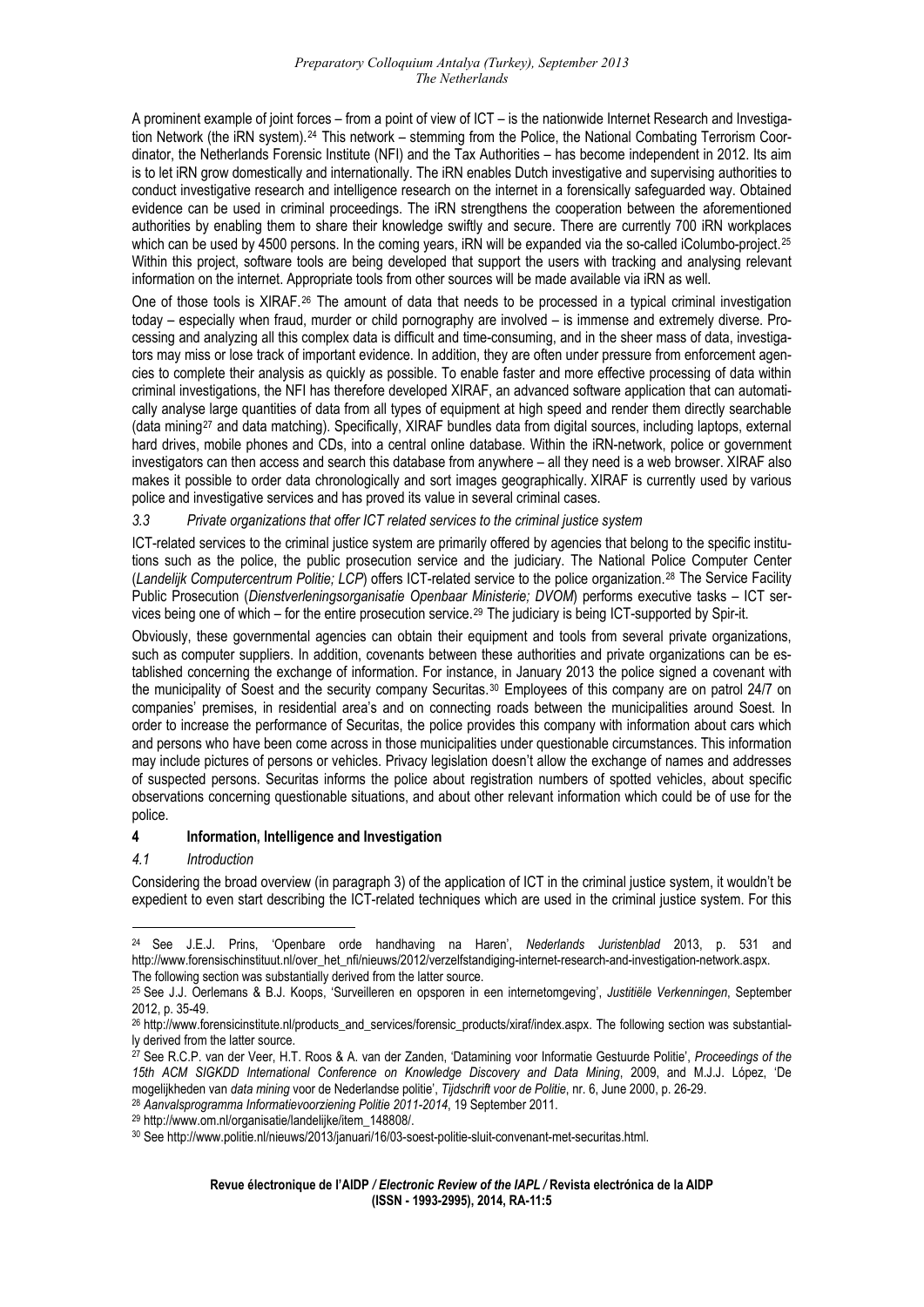reason, in this paragraph we'll describe the legal rules concerning ICT-related techniques which are used in the criminal justice system.

#### *4.2 Special powers of investigation*[31](#page-5-0)

The Special Powers of Investigation Act (*Wet bijzondere opsporingsbevoegdheden; Wet BOB*) came into effect on 1 February 2000 and relates to an amendment to the Dutch Code of Criminal Procedure. The act is a direct result of a parliamentary inquiry into criminal investigation methods. The inquiry underlined the fact that there seemed to be a number of investigative processes that were unknown to many parties. The committee of inquiry (named, after its chairman, the Van Traa committee) investigated the various, often unknown, investigative methods. The *Wet BOB* now legally regulates methods of this nature.

The *Wet BOB* confirms that the public prosecutor is the appropriate official to lead the criminal investigation. Every special power of investigation can be used once the public prosecutor has issued a warrant. Prior authorization of the examining magistrate is sometimes required, for instance if confidential communications or telecommunications are to be recorded. The Act determines that the public prosecutor must have the consent of the board of procurators general for civilian infiltration and matters involving laissez passer. The board must first present its decision to the Minister of Security and Justice.

The *Wet BOB* provides for three undercover powers: covert investigation (infiltration), pseudo purchase/services and systematically obtaining intelligence about suspects through undercover investigations. These powers involve situations in which an investigating officer is active in the milieu of the suspected persons without his identity as investigating officer being known. In addition, the *Wet BOB* covers all types of surveillance, or entering and 'looking into' premises and recording of confidential communications.

The Act defines surveillance as systematically following a person or systematically observing his whereabouts.<sup>[32](#page-5-1)</sup> Systematically following or observing a person is only permitted in the case of a suspected crime and at the order of the public prosecutor. Surveillance is systematic if it enables a more or less complete picture to be gained of certain aspects of a person's life such as his financial activities or structural personal contacts with specific individuals. Systematic surveillance can include observing a person over a number of days using an observation team or following someone using a scanning device. Non-systematic surveillance is ordinary surveillance or the incidental observation of a number of actions or events. If technical aids are used which register signals of the person under surveillance, this is similar to systematically following or observing the individual. Surveillance of private homes is not permitted. Other locked premises such as office buildings or warehouses and storage buildings may be placed under surveillance, but only in the case of serious crimes. These locations may be entered without the owner's permission in order to place recording equipment or to perform other activities to enable the surveillance. As mentioned before, the legal basis for non-systematic surveillance/observation can be found in the statutory description of the statutory duty (*taak*) of the police to investigate criminal cases.[33](#page-5-2) The question rises whether surveillance of 1) open sources on the internet and 2) sources on the internet that require registration can be qualified as systematic observation. In other words, does such an observation create (only) a light interference with a person's privacy, or a rather grave interference? In the latter case, an order of the public prosecutor is required. Currently, there's a debate going on in the Netherlands concerning this question.[34](#page-5-3) Considering the fact that this type of surveillance doesn't take place manually anymore – instead: police systems (such as VIRTUOSO and iRN) are permanently searching the internet, obtaining unprece-dented amounts of (combined) information – we would argue that an order of the public prosecutor is required.<sup>[35](#page-5-4)</sup> If such an order is obtained by the police, the surveillance of open sources on the internet can be extended to data of computers which are located outside the Netherlands. The legal basis for this can be found in the Cyber crime con-vention of the Council of Europe. [36](#page-5-5) [37](#page-5-6)

<span id="page-5-0"></span><sup>1</sup> 31 See http://www.om.nl/vast\_menu\_blok/english/special\_powers\_of/ from which the following was derived. 32 Art. 126g, art. 126o and art. 126zd CCP.

<span id="page-5-1"></span>

<span id="page-5-3"></span><span id="page-5-2"></span><sup>33</sup> See art. 141 CCP, art. 3 Police Act 2012 and Hoge Raad (Supreme Court) 13 November 2012, *Landelijk Jurisprudentie*  34 See Oerlemans & Koops 2012 and B.J. Koops, 'Politieonderzoek in open bronnen op internet', Tijdschrift voor Veiligheid 2012 (11) 2, p. 30-46 (Koops 2012a). Cf. ECPS, *Opsporing op het internet. Het gebruik van gegevens binnen sociale media*, Erasmus University Rotterdam, April 2013. A similar discussion is taking place about the use of a 'stealth-sms'. See R.D. Chavannes & N. van der Laan, 'Kroniek Technologie en recht', *Nederlands Juristenblad* 2012, p. 2524<br><sup>35</sup> When open source research has the character of systematic observation, the use of the technical tools – such as VIRTUOSO or

<span id="page-5-4"></span>iRN – have to meet requirements of the 'Technical tools criminal procedure Decree' (*besluit technische hulpmiddelen strafvordering*) which – according to art. 126ee CCP – applies to technical tools for systematic observation. See Koops 2012a, p. 38.

<span id="page-5-5"></span><sup>36</sup> Budapest, 23 November 2001. See http://conventions.coe.int/Treaty/en/Treaties/Html/185.htm.

<span id="page-5-6"></span><sup>&</sup>lt;sup>37</sup> Art. 32 Cyber crime convention: 'A Party may, without the authorisation of another Party: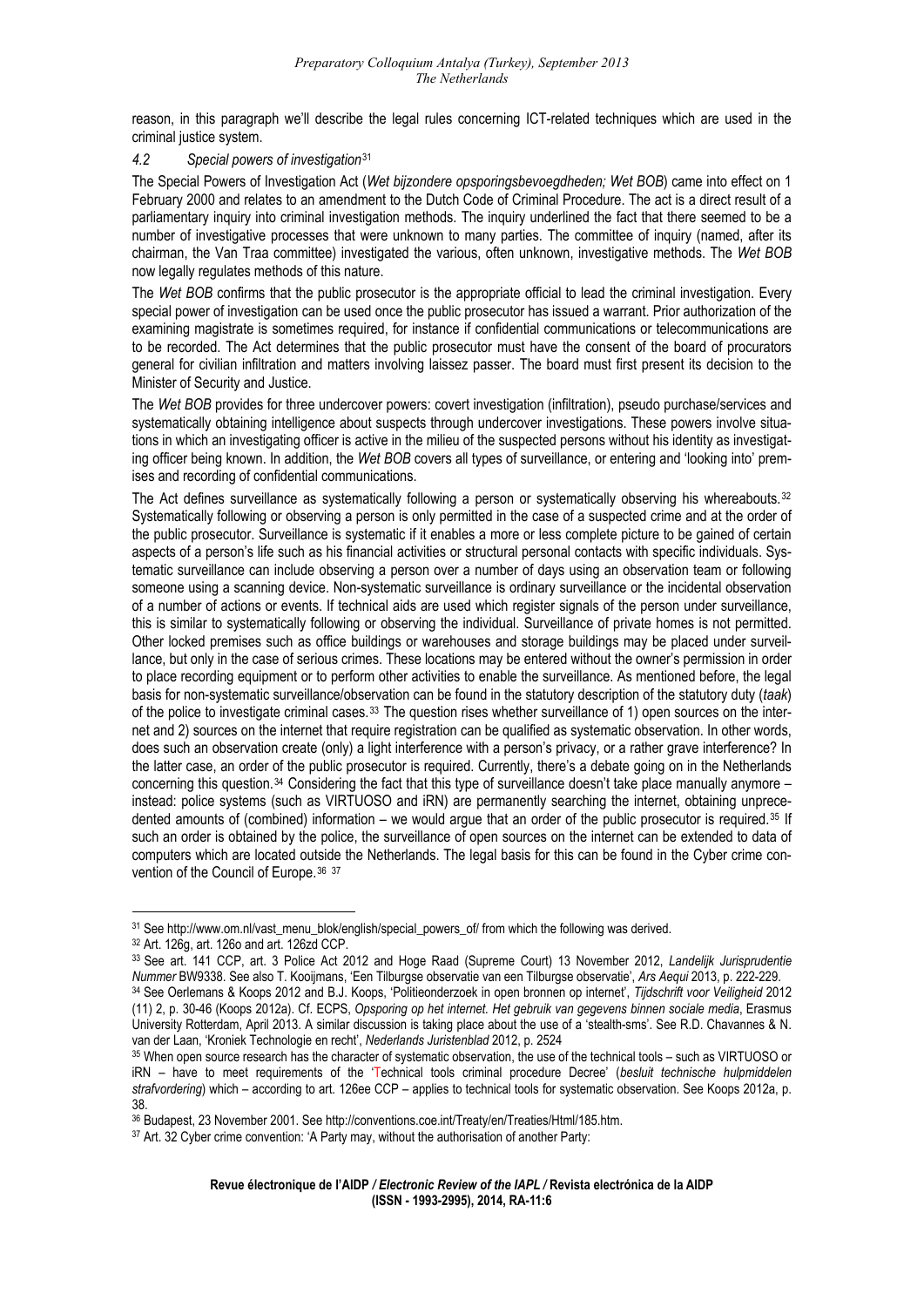Covert investigation or infiltration is defined as participating or cooperating with a group of people that is believed to be planning crimes or to have committed crimes.<sup>[38](#page-6-0)</sup> If the officer involved in the covert investigation wishes to seem plausible to the group, he will have to take part in their activities. In a covert investigation there is a serious risk that the covert investigator will have to commit criminal offences. The Act lays down that actions that could give rise to a criminal offence should be listed in the warrant issued by the public prosecutor. As an infiltrator, the investigating officer cannot incite a person to commit criminal offences other than this individual had already planned: inciting the perpetration of an offence is ruled out. This is known as the *Tallon Criterion*.[39](#page-6-1) Various types of infiltration are covered by the covert investigation regulation. The starting point is that the covert investigation is carried out by a police officer. The act provides for a regulation for the activities of a special investigating officer.

The *Wet BOB* defines pseudo purchase/services as the purchase of goods or electronically stored data from, or the supply of services to, the suspect. The characteristic feature of this power is that the investigating officer behaves towards the suspect in such a way that a criminal offence could result. For this reason, the Act incorporates the *Tallon Criterion* to regulate pseudo purchase/services in a similar way to covert investigation. [40](#page-6-2) Pseudo purchase/services can also take place without being part of a covert investigation, which is why this power has been regulated separately to covert investigation.

Another special power of investigation is the systematically gathering intelligence undercover.[41](#page-6-3) This means that a police officer systematically obtains intelligence on the suspect through undercover activities such as frequenting the suspect's haunts (sports club, bar or newsgroup) without it being apparent that he is acting as a police officer. The fact that the investigating officer is infringing the suspect's privacy and misleading him is of key relevance: the suspect does not know that a police officer has entered his environment, while the officer himself takes active steps to become involved in his life. Because the investigating officer is not committing criminal acts, undercover work poses far fewer risks to the integrity and security of the investigation than covert investigation and pseudo purchase/services. Therefore the power is bound by less serious conditions. In addition to the systematic observation, this power can be used to gather information about the suspected person online – iRN and VIRTUOSO have the functionality to shield IP-information – and offline.

The *Wet BOB* incorporates the power to enter locked premises (not private premises, but an office or warehouse) without the owner's permission.<sup>[42](#page-6-4)</sup> The objective is to look around and secure traces, such as a sample, a fingerprint or a photo. But it could also provide an opportunity for the placement of technical aids (such as a scanner) in a vehicle in a garage. Opening cupboards and cabinets and breaking down doors is not permitted. In order to take samples, packaging can be opened, even if kept inside a container (which is not the same as a cabinet or cupboard). 'Looking in' also includes examining a location using technical equipment such as a robot, a rod or an infra red camera.

Furthermore, police officers have the special power to record confidential information.<sup>43</sup> This is only permitted in the case of a suspected rather grave crime at the order of the public prosecutor after the examining magistrate has given explicit authority. It involves recording confidential communications using technical equipment such as recording conversations and telecommunications in a closed network such as a company network. This category also includes bugging a personal computer to access messages before they are sent over the internet or encoded and 'scanning' (using a radio receiver to intercept mobile telephony). On the whole, recording confidential communications involves more risks than recording telecommunications. To record confidential information, technical equipment must be placed close to the suspects' environment. The regulation does not include communications that can be picked up without using technical aids, for example audible conversations in a bar or on the street. The regulation only concerns confidential communication: exchanges between persons or organizations that take place behind closed doors. Behind closed doors means that the parties involved have every right to believe that third parties cannot hear what they are discussing in normal circumstances. However, the regulation does include confidential communications in which the investigating officer takes part, for instance in cases of covert investigation. Recording confidential communication in a private house is only permitted under strict conditions: if it is urgently required for the investigation, if

a access publicly available (open source) stored computer data, regardless of where the data is located geographically; or b access or receive, through a computer system in its territory, stored computer data located in another Party, if the Party obtains the lawful and voluntary consent of the person who has the lawful authority to disclose the data to the Party through that computer system.'

<sup>38</sup> Art. 126h, art. 126p and art. 126ze CCP.

<span id="page-6-1"></span><span id="page-6-0"></span><sup>39</sup> See Hoge Raad (Supreme Court) 4 December 1979, *Nederlandse Jurisprudentie* 1980/356 (with a comment by Th.W. van Veen).

<sup>40</sup> Art. 126i, art. 126q and art. 126zd CCP.

<span id="page-6-3"></span><span id="page-6-2"></span><sup>41</sup> Art. 126j, art. 126qa and art. 126zd CCP.

<span id="page-6-4"></span><sup>42</sup> Art. 126k, art. 126r and art. 126zd CCP.

<sup>43</sup> Art. 126l, art. 126s and art. 126zd CCP.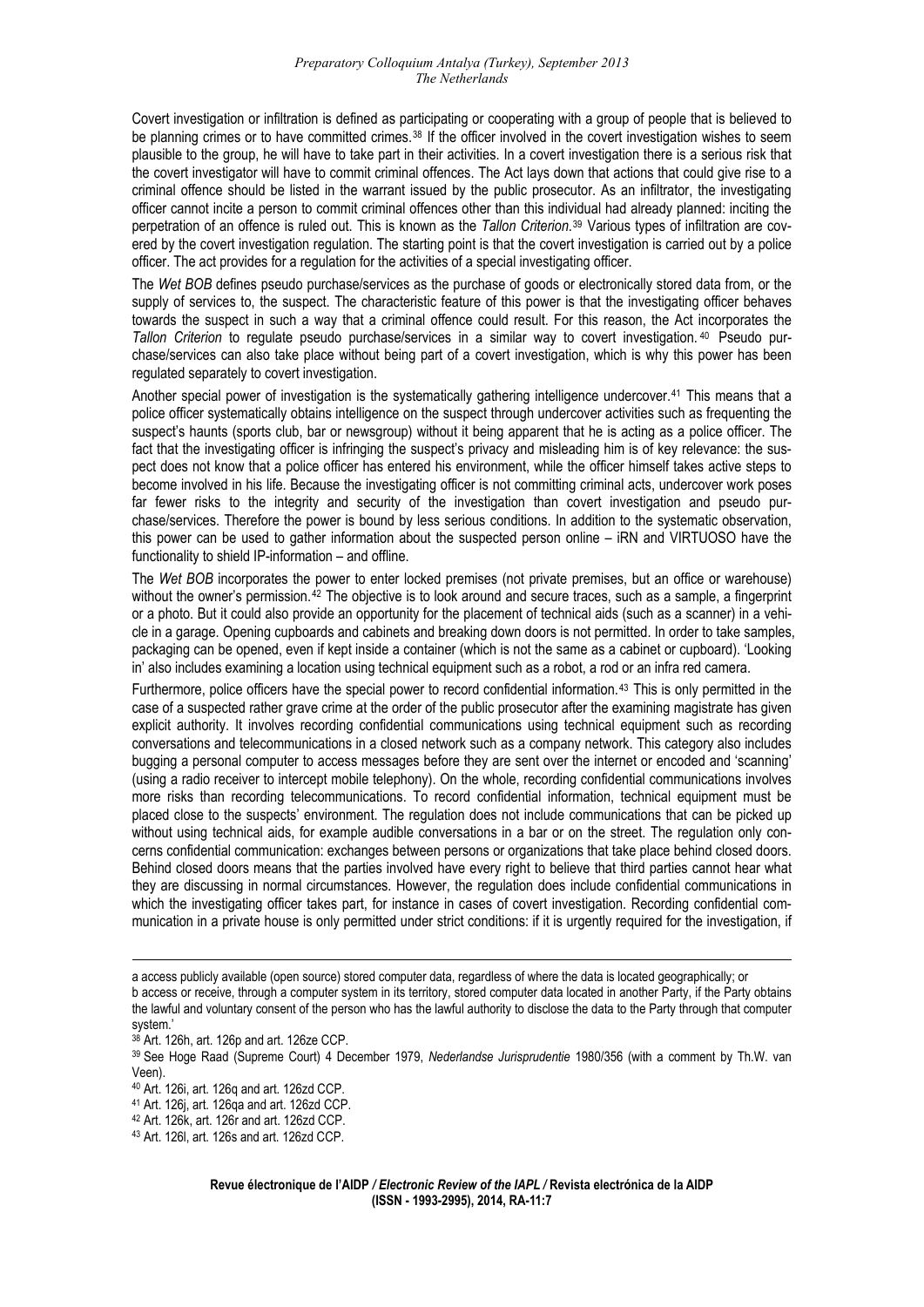the offence carries a term of imprisonment of eight years or more and the examining magistrate has given explicit authority.

Investigating telecommunications involves telephone taps and claiming data concerning telephone traffic.<sup>44</sup> The power to claim data on telephone traffic can be applied at the order of the public prosecutor in the case of a suspected rather grave crime. It is also the public prosecutor who, after receiving authority from the examining magistrate, issues a warrant to tap a telephone and ensures that the data acquired thereby is stored and destroyed. It's not a condition that the suspect takes part in the telecommunication. The offence in question must pose a serious breach to law and order. Related to these investigation powers is the use of a so-called IMSI-catcher: a device with which a suspect's telephone number can be traced if the investigating authorities are aware of the residence of the suspect, and with which the residence can be recovered if the suspect's telephone number is known by the investigating authorities. Whereas the power to obtain the telephone number is regulated in art. 126nb CCP, a specific power to trace the residence of the suspect is not explicitly provided for in statutory law. It's generally assumed that the latter power can be derived from the statutory description of the statutory duty (*taak*) of the police to investigate criminal cases.[45](#page-7-0)

[The powe](#page-7-0)rs outlined above may not only be used to resolve concrete offences that have been committed (including attempt to and preparation of crime), but can also be applied to investigations into organized crime. This means that investigative efforts need not be restricted to the investigation of concrete crimes that have already been committed because organized crime involves the constant planning and perpetration of crimes that have serious impact on society. This so-called 'pro-active' investigation, investigation into offences that have not yet been committed, can only be deployed when tackling organized crime. For less serious forms of crime, special powers of investigation can only be used to investigate offences that have already been committed. Furthermore, the before mentioned powers may be used in case of 'indications' – a 'reasonable suspicion' is not required – of a terrorist offence. In that case, investigative efforts need not be restricted to the investigation of concrete crimes that have already been committed.

Art. 126gg CCP regulates the so-called exploratory investigation into the influence of more serious types of crime in a certain social sector, preparatory to a criminal investigation. Exploratory investigations are therefore not investiga-tions and powers of investigation may not be applied.<sup>[46](#page-7-1)</sup> An exploratory investigation covers the gathering, combining and analyzing of data from police and other records from which the investigative officer can obtain information, such as the registers of the Chamber of Commerce. Privacy legislation, specifically the Police Records Act and the Data Protection Act, offer a context for processing personal details. This legislation determines the purpose for which information may be provided and stored. The concept of 'exploratory investigation' is an examples of the fading boundaries between on the one hand (possibilities for) criminal investigation, based on the reasonable suspicion that a certain, concrete crime has been committed or is to be expected and on the other hand the more general aim of security-policy to prevent any crime or criminal or undesirable behavior from happening at all. The 'expansion' of legal powers to the latter area, is risky in the way that an 'effective' use of powers calls for a broad scope of possibilities to collect data.

#### *data and searching in order to record data 4.3 To demand*

A specific cluster of special investigation powers the use of which can be linked to ICT, concerns the demanding of data.[47](#page-7-2) Until several years ago, the police and the special investigation services experienced a number of problems as regards the competence of their criminal investigation departments to request information from third parties. The government installed the Committee '*Strafvorderlijke gegevensvergaring in de informatiemaatschappij*', also known as the Mevis-commitee[48](#page-7-3), after its chairman, to study whether the CCP still offered a satisfactory legal framework for obtaining third party information in criminal investigations, particularly in view of new developments in ICT. The Committee concluded that adaptation of the CCP was indeed advisable, and drafted a bill accordingly. Parliament ultimately passed the proposal into new legislation: the [Investigative] Powers to Request Information Act (*Wet bevoegdheden vorderen gegevens, Wbvg*), effective from 1 January 2006. The Act's main purpose is to provide in the CCP a clear legal framework for the investigation services and the third parties from whom they request information, as well as to give the latter better legal guarantees. The powers defined by the *Wbvg* are part of the CCP.

The Wbvg offers competent police detectives, detectives working for the special investigation departments, and public prosecutors (either independently or with the consent of the investigative magistrate) six specific powers to

<sup>&</sup>lt;u>.</u> 44 Art. 126m and 126n, art. 126ta and 126u, art. 126zg and art. 126zh CCP.

<span id="page-7-0"></span><sup>45</sup> See art. 141 CCP, art. 3 Police Act 2012 and Chavannes & Van der Laan 2012, p. 2524.

<span id="page-7-2"></span><span id="page-7-1"></span><sup>46</sup> Subtle distinctions can be found in art. 126hh and 126ii CCP.

<sup>47</sup> See T. Spapens, M. Siesling & E. de Feijter, *Brandstof voor de opsporing. Evaluatie Wet bevoegdheden vorderen gegevens*,

The Hague: Boom Juridische uitgevers 2011, p. 137-144. The following section was substantially derived from this source.

<span id="page-7-3"></span><sup>48</sup> Committee 'Strafvorderlijke gegevensvergaring in de informatiemaatschappij'. See also *Kamerstukken II* 2001/02, 28 366, nr. 1.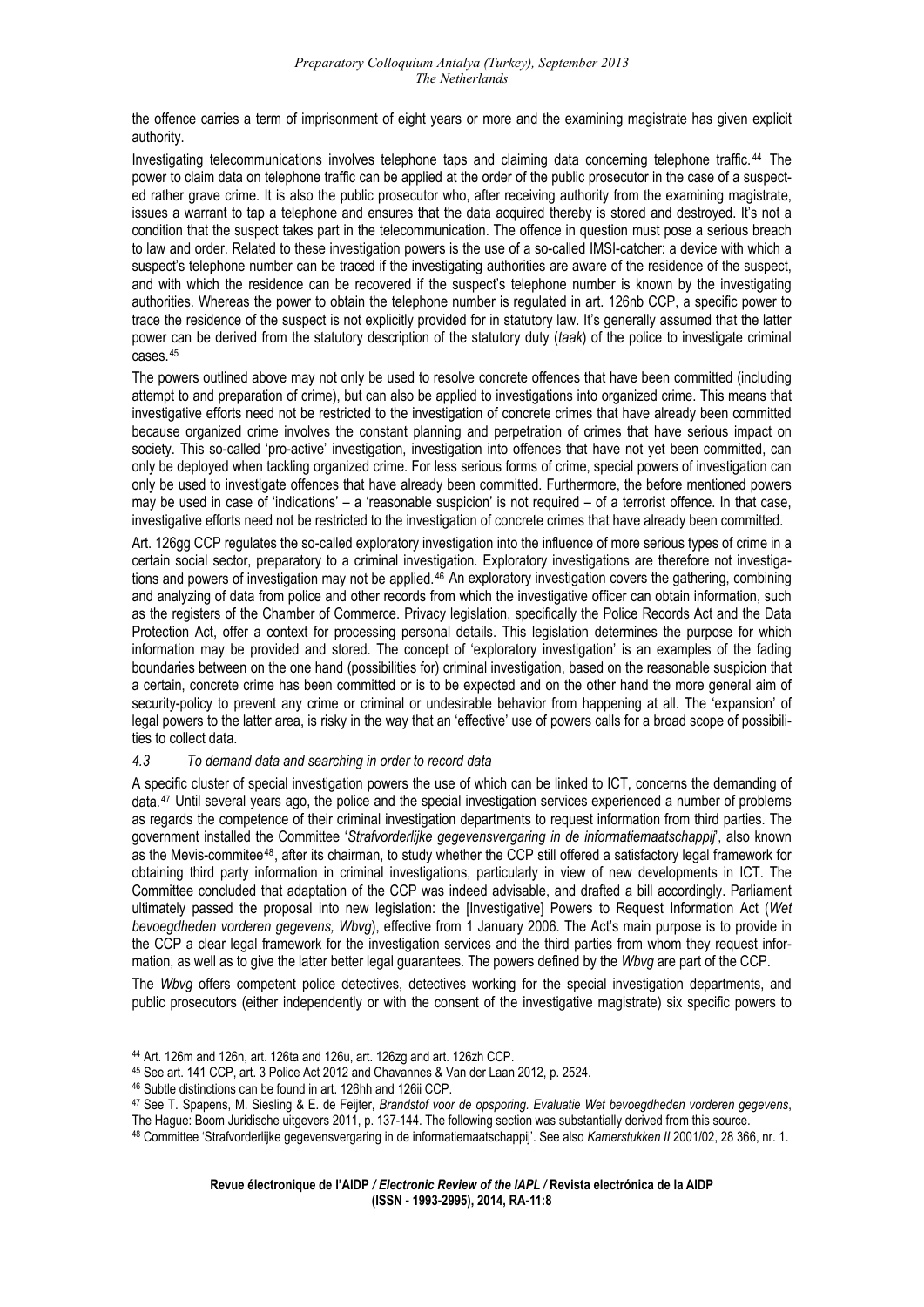request information from third parties, other then a suspected person. First, a competent detective may request information for identification purposes.[49](#page-8-0) Secondly, the public prosecutor has the power to request other types of information, both historical information registered by third parties<sup>[50](#page-8-1)</sup> and information which they may register in the future as part of their regular business processes<sup>[51](#page-8-2)</sup>. Thirdly, the public prosecutor may request a holder of information to assist in decrypting information that has been encrypted before storage.[52](#page-8-3) Fourthly, he may order a search of electronically stored data.[53](#page-8-4) If, however, the public prosecution service requests information regarded as extremely sensitive to privacy, for example concerning a person's race or his religious or ethnic background, a suspicion of a grave offence is needed and the public prosecutor also needs the consent of the investigative magistrate.[54](#page-8-5) The parliamentary history of this legislation makes clear that not only photo's which directly contain data concerning a person's race are to be considered extremely sensitive, but also photo's from which information concerning a person's race can be distracted. A judicial consent is needed not only in cases in which the aim of obtaining the photo is to distract sensitive information from it.[55](#page-8-6)

[sition demand, the more restricted the](#page-8-6) *Wbvg*. The *Wbvg* makes it possible to request information about suspects in [The more sensitive the information being requested and the more effort it takes a data holder to comply with a requi](#page-8-6)criminal investigations, but also about other individuals if doing so contributes to the purpose of the investigation.[56](#page-8-7) The types of information that can be requested are not limited to specific categories (such as financial information). The *Wbvg* does not limit the powers for the seizure of objects[57](#page-8-8) such as (complete) computers in which data are registered. However, in concrete cases such a seizure could be a disproportional use of powers.

to art. 125i CCP, this power is related to a physical search of a location in which a data carrier can be found. In case As mentioned before, the public prosecutor has the power to order a search of electronically stored data. According of a search on such a location, the police has the power to investigate (and record) the contents of a device which is stored elsewhere.<sup>[58](#page-8-9)</sup> This so-called network-search enables the police to search computers which are connected to the computer that was discovered during the search of the location.[59](#page-8-10) This network-search should be distinguished from the power to confiscate objects; it cannot be applied after the confiscation of a computer. Concretely, in the Netherlands a network-search can take place during a search in a house. On that occasion, a device in that house can be se searched which is connected to a mediaserver, a gamecomputer or an external harddisk. The data which is stored on those devices and which can be used to find the truth about a criminal offence, can be copied and documented. This investigation power may only be applied in case of necessity. It should be expected that relevant data can be found in connected computersystems. The network-search can be executed in connected systems insofar the persons living of working in the searched location have legal access to those systems.<sup>[60](#page-8-11)</sup> It's conceivable that a system operator (of a company) who has legal access, facilitates the network-search. According to art. 125k CCP, an order can be given to provide access of a secured computer and/or to decrypt relevant data. This order cannot be given to the suspected person. However, it is questionable whether an order, given to a suspected person, would be incompatible with the *nemo tenetur* principle.[61](#page-8-12) The investigating authorities, when conducting a network-research, are not allowed to hack connected systems in order to obtain access to the data. In the Netherlands, the so-called 'computer-oriented principle of jurisdiction' prevails: the search of a computer is executed according to the law of the

<span id="page-8-1"></span><span id="page-8-0"></span><sup>49</sup> Art. 126nc CCP.

<sup>50</sup> Art. 126nd CCP. The request is limited to parties who register for other than personal use.

<span id="page-8-2"></span><sup>51</sup> Art. 126ne CCP.

<span id="page-8-3"></span><sup>52</sup> Art. 126nh CCP.

<sup>53</sup> Art. 125i CCP.

<span id="page-8-5"></span><span id="page-8-4"></span><sup>54</sup> Art. 126nf CCP.

<span id="page-8-6"></span><sup>55</sup> Hoge Raad (Supreme Court) 23 March 2010, *Nederlandse Jurisprudentie* 2010/355 (with a comment by P.A.M. Mevis). See also ECPS, *Opsporing op het internet. Het gebruik van gegevens binnen sociale media*, Erasmus University Rotterdam, April 2013, p. 33: the request to provide the police with a copy of an application of a travel document in order to obtain a photo of the suspected person, is not regulated by the 'extremely-sensitive-rules', but by the Passport Act and the Passport Execution Regulation. According to these regulations, investigating authorities have the power to require these data if that's necessary for the investigation of criminal offences.

<span id="page-8-8"></span>

<span id="page-8-7"></span><sup>&</sup>lt;sup>56</sup> Art. 552a CCP allows holders of information to file a complaint against a requisition, albeit only in retrospect.<br><sup>57</sup> Hoge Raad (Supreme Court) 31 January 2012, Landelijk Jurisprudentie Nummer BT7126, Nederlandse Jur 2012/690 (with a comment by M.J. Borgers).

<span id="page-8-9"></span><sup>58</sup> Art. 125j CCP. See C. Conings & J.J. Oerlemans, 'Van een netwerkzoeking naar online doorzoeking: grenzeloos of grensverleggend?', Computerrecht 2013/5. The following section was substantially derived from this source.<br><sup>59</sup> Since the network-search is related to the physical search of a location, the conditions under which the netwo

<span id="page-8-10"></span>applied depend on the conditions under which specific locations van be searched. The latter conditions vary according to the category of locations that are to be searched.

<span id="page-8-12"></span><span id="page-8-11"></span><sup>60</sup> Kamerstukken II 1989/90, 21 551, nr. 3, p. 27-28.<br><sup>61</sup> B.J. Koops, *Het decryptiebevel en het nemo-teneturbeginsel*, The Hague: Boom Lemma uitgevers 2012 (Koops 2012b).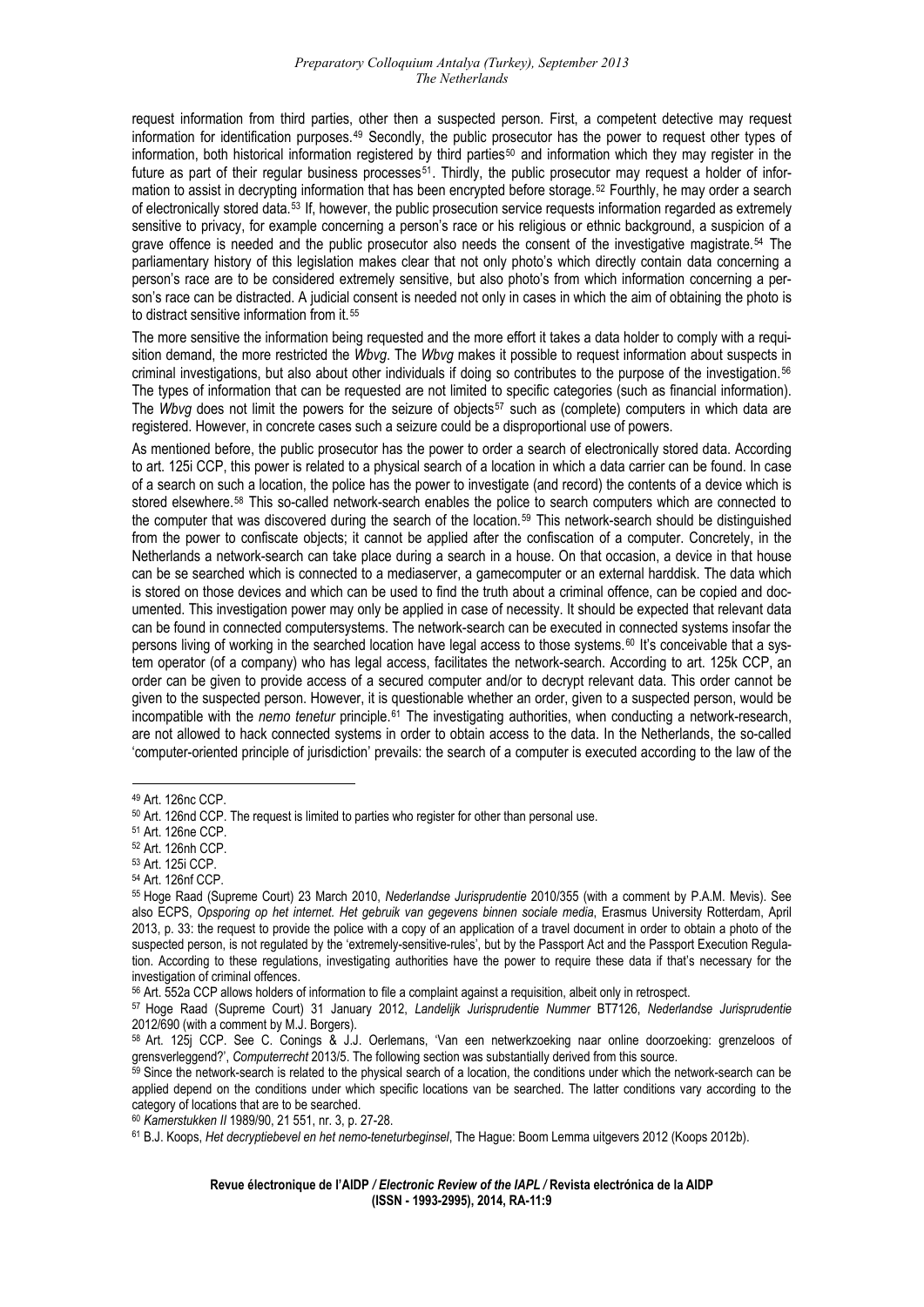state in which that computer is located. Searching a computer in a foreign state may be incompatible with the law and/or sovereignty of that state and should, for that reason, be based on a treaty or on consent of that state.<sup>[62](#page-9-0)</sup> Beforehand, it's not always clear whether a network-research will lead to the search of a computer which is located abroad. According to the legislator, in that case the obtained data can be used in the criminal investigation.[63](#page-9-1) In addition to this, the Supreme Court has ruled that the question whether international law was complied with by the Dutch investigating authorities, is in prinicple not relevant in the criminal case against the suspected person, because the interests protected by international law, are not interests of the suspected person, but interests of the state on the territory of which the authorities conduct the research.<sup>[64](#page-9-2)</sup>

[The storage of data in the 'cloud' has given a new and somewhat problematic dimension to this theme. To illustrate](#page-9-2)  [this, we quote Koops and others:](#page-9-2) 

both in the Netherlands and abroad. The only exception are web services, which have existed for a longer 'Experiences with cloud computing in investigation and prosecution practice seem to be scarce to date, time and which regularly feature in criminal investigations. Still, cloud computing is expected to create considerable challenges for investigation in the foreseeable future.

cloud provider will qualify as a communications provider or a public telecommunications provider. Moreover, First, the statutory framework raises some legal questions and impediments. It is unclear when exactly a the Dutch Code of Criminal Procedure (…) distinguishes between stored data and data in transit, and between communication and noncommunication. These distinctions are sometimes hard to apply in the case of cloud storage and processing services; they also seem to become less relevant. Besides, the rise of cloud computing, along with an increasing deployment of encryption, reinforces the question – which is already being discussed – whether a power should be introduced for the police to covertly acquire remote access to (i.e., to hack into) computers of suspects.

cloud. In searches, the police will have to be more aware of the importance of searching and seizing com-Second, investigation practice will have to adapt in order to meet the shift of data storage from hard disk to puters while they are active, in order to secure the computer's temporary memory and activated network connections, including connections with cloud services. Classic searches and classic wire interceptions will gradually have to make room for Internet interceptions – something which legislation and legal practice are not yet very well catering for.

orders, intercepting data) have limited effect with data that are stored in, or exchanged through, the cloud. Third, and most importantly, the most prevalent methods to collect digital evidence (searches, production The main bottleneck is the territorial boundaries to which Dutch investigation is still bound. Since crossborder network searches are not allowed (except in the rare cases of having permission from the suspect or voluntary co-operation by foreign service providers), law enforcement has to rely on mutual assistance with an order for foreign cloud providers to produce data. This is not something new: cyber-investigation has traditionally suffered from having to deal with questions of cross-border access to data. However, these questions become much more profound through the 'loss of location' that the cloud implies. Files are usually stored in the cloud among different servers, in multiple copies and carved in pieces; the system itself calculates, on the basis of demand and supply, the most efficient storage and continuously moves around file pieces accordingly. This makes it very hard to determine, also for the cloud provider itself, on which exact location(s) a file is actually stored. The location where data 'are' no longer works as the main clue for determining rights and duties in relation to the cloud.

procedure law, in which territorial sovereignty continues to play a very dominant role. When criminals mi-For investigation practice, the loss of location is particularly relevant, especially given the context of criminal grate their data management to the cloud, Dutch investigation practice will run into the wall of territorial limitations. Both law and public policy will have to start addressing this problem. The Netherlands will have to invest in co-operation, both with foreign governments and with service providers. Further streamlining of mutual-assistance procedures is essential for cloud investigations.

of jurisdiction and sovereignty theory. One can roughly distinguish two schools of thought: 'territorialists', The loss of location provides a more fundamental challenge as well, as it also impacts on the abstract level who emphasise the physical location of servers and routers, and 'cybernauts', who argue that physical locations are only accidental in cyberspace. The territorialists may have to cede ground to the cybernauts,

<span id="page-9-0"></span><sup>62</sup> Cf. *Kamerstukken II* 2004/05, 26 671, nr. 10, p. 23. See also B.J. Koops, R. Leenes, P. De Hert & S. Olislaegers, *Misdaad en* 

<span id="page-9-2"></span><span id="page-9-1"></span> $63$  Kamerstukken II 2004/05, 26 671, nr. 10, p. 23.<br> $64$  Hoge Raad (Supreme Court) 5 Oktober 2010, Nederlandse Jurisprudentie 2011/169 (with a comment by T.M. Schalken).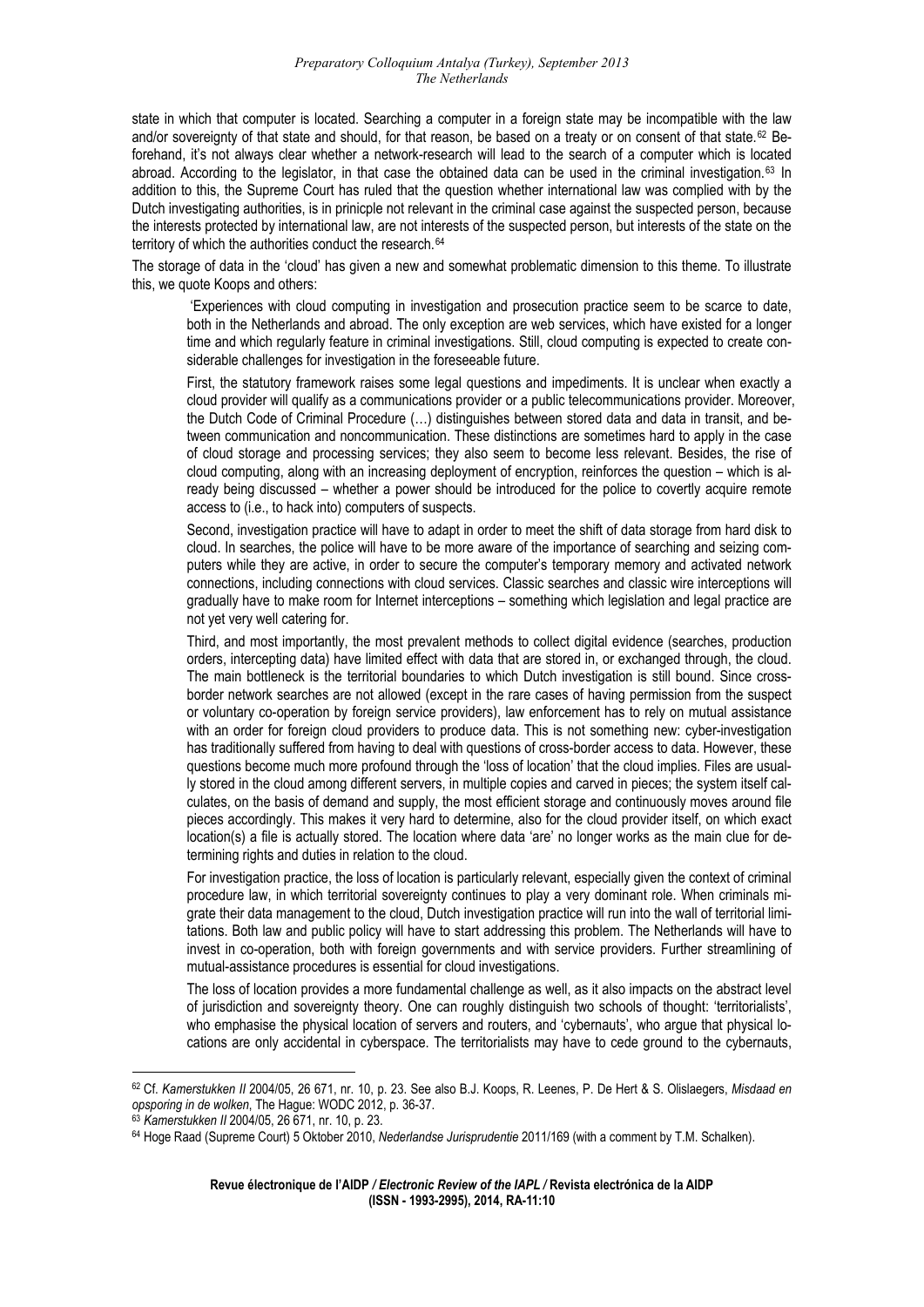once cloud computing captures an established place in the Internet landscape. That would be in line with literature about the cloud, which seeks to establish jurisdiction based on the persons who have lawful access to data (such as providers and customers) rather than on the location of the server that hosts data.

tance. There is a need to reflect on the role of sovereignty in criminal investigation. Partly because of the This implies as well that the cloud challenges the classic criminal-law regulatory model of mutual assisdifficulty of determining the location of data in the cloud, and partly because investigation in the cloud sometimes calls for more expeditious action than mutual assistance – however streamlined it may be – can offer, there is good reason to allow a cross-border network search. The Belgian model, in which network searches can, under certain conditions, be extended to foreign network connections with *ex post* notification to the foreign state at issue, could serve as a source of inspiration. Another question is under which conditions the Netherlands would consider it justified for law enforcement to contact foreign providers directly instead of walking the path of mutual legal assistance. Both issues can obviously only be addressed on the basis of reciprocity: the Netherlands could be allowed to collect data from abroad only if foreign countries could do the same on Dutch territory. In this manner, a new and modern meaning could be given to sovereignty in a networked world order.<sup>'[65](#page-10-0)</sup>

#### *4.4.  [Storage, use and provision of privacy related data; comparing of data](#page-10-0)*

The storage, use and provision of privacy related data and information that results form criminal investigation is subjected to the Privacy Data Act (Wet bescherming persoonsgegevens) and the Act on police-data (Wet Politiegegevens). These acts do not provide for any investigative power to collect data. The legal basis for powers of investigation is the CCP, not these acts on data-protection. Both acts deal with the processing of data such as rules for storage, destruction of data afterwards, and possibilities to supply other official institutions with some police data in specific cases. We quote the underlying principles:

- The police will obtain enough space to process personal data in an efficient and effective way;
- Police data are processed only if that's necessary to properly conduct the police tasks;
- The data that are being processed are obtained legitimately and they are accurate; the data will be corrected or destroyed if they appear not to be correct;
- Police data will only be processed for well defined and legitimate purposes and only if processing the data is proportionate to the purpose;
- More protection against violations on privacy is offered as data processing becomes more specific;
- Access to police data is restricted by means of authorisation;
- Police data that are processed for various purposes can, under certain conditions, be connected and combined with each other;
- this or if this is necessary because of an important public interest.<sup>66</sup> The police can provide other authorities and the Royal military police with data if the law specifically allows

[These principles illuminate the search for a balance between privacy-protection and adequate use of data in criminal](#page-10-1) [investigations.](#page-10-1) 

special attention for these rules in this report with two exceptions. All these classic topics of data-processing are carried out nowadays by ICT-techniques. As such there is no need for

the possibility to compare the content of huge data files within seconds and to draw conclusions out of the results of First, the Act on police-data provides for the possibility of automated comparing data. On this point, ICT provides for the comparing-process, for instance for the start of a criminal investigation or for the decision to use certain (special: see below) investigation powers in the CCP in a certain direction of a criminal investigation. On this point the Police data act may have a certain autonomous position where it provides a legal basis for this process of comparing data, a investigation method which, in the Dutch approach, one would expect to be codified in the CCP only. But in this respect it is relevant to know that the police task is broader then the investigation of criminal matters only. The police has a broader task, for instance to insure the maintenance of public order, task that is conducted under the authority of the local mayor in stead of the public prosecutor. The possibilities to compare relevant data form the Police Data Act can be used for this task as well. (As we will see below, there is a provision to compare data in criminal investigations in – for instance – art. 126hh CCP.) In the light of possible (further) criminal investigation it is relevant that – once police data are compared with each other, the way in which relevant relations between data is concluded and made visible to others, should be recorded for control afterwards.<sup>[67](#page-10-2)</sup>

<sup>1</sup> 65 Koops, Leenes, De Hert & Olislaegers 2012.

<span id="page-10-0"></span><sup>&</sup>lt;sup>66</sup> Explanatory Memorandum to the Police Data Act (Kamerstukken *II*, 2005/06, 30 327, nr. 3, p. 3).

<span id="page-10-2"></span><span id="page-10-1"></span><sup>67</sup> Par. 11 under 3c Police Data Act (*Wet politiegegevens*).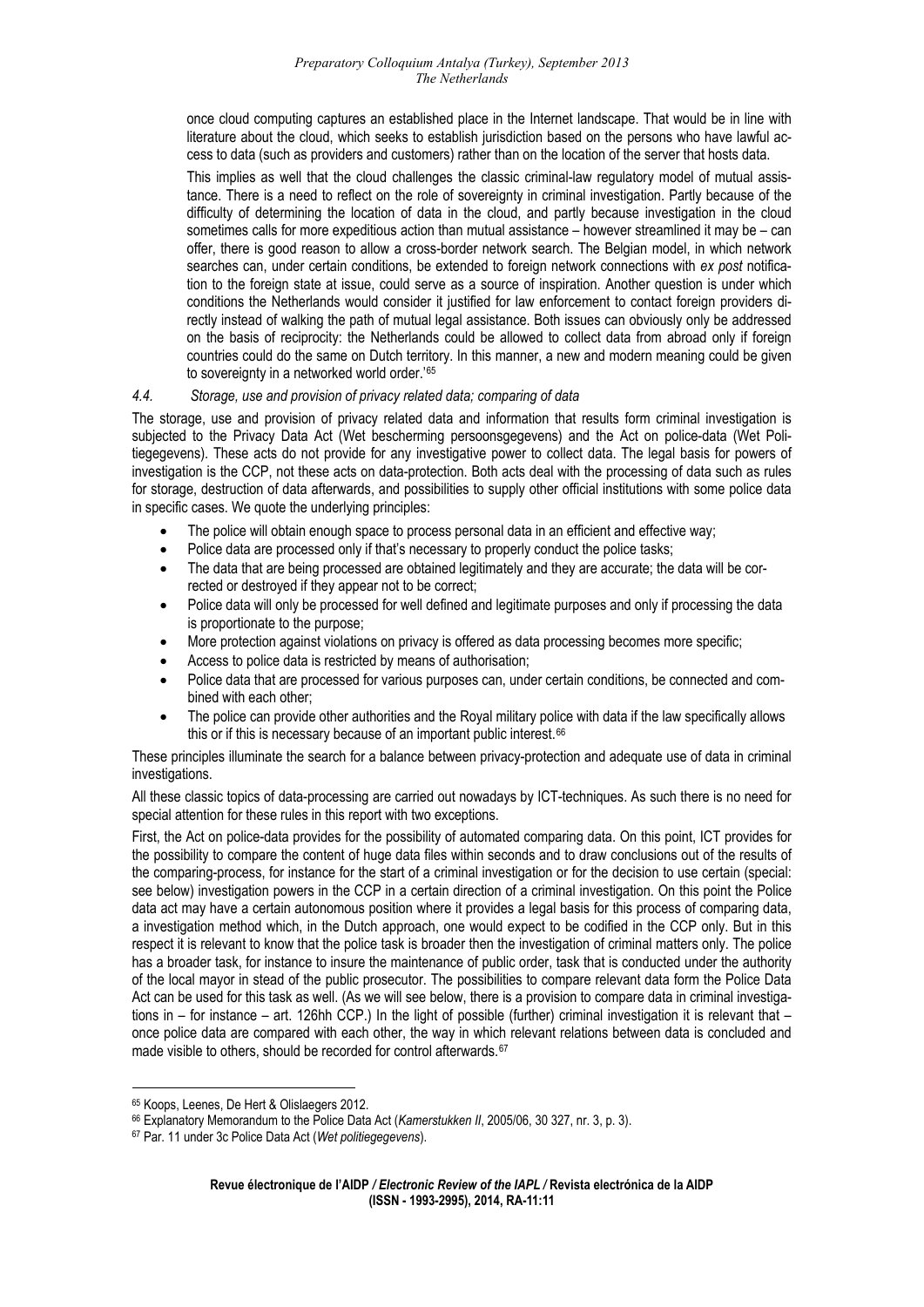[gain a certain picture of someone's possible involvement in severe](#page-10-2) crimes.<sup>68</sup> In the future, Dutch law might have to [Secondly, art. 126dd CCP allows the police to preserve data for further use in other criminal investigations and to](#page-10-2)  be adapted to upcoming EU-law, more specifically the proposal for a Directive on the protection of individuals with regard to the processing of personal data by competent authorities for the purpose of prevention, investigation, detection or prosecution of criminal offence or the execution of criminal penalties, and the free movement of such  $data^{69}$  $data^{69}$  $data^{69}$  and the proposal for a regulation on the protection of individuals with regard to the processing of personal data and on the free movement of such data (General Data Protection Regulation).<sup>[70](#page-11-1)</sup>

## *4.5. New ICT-related powers to tackle cyber crime?*

On 15 October 2012, the minister of Security and Justice sent a letter to the Lower House (Tweede kamer) in which he announced the introduction of new investigative powers of the police and the public prosecution service on the internet.[71](#page-11-2)

powers.<sup>72</sup> Based on recent experiences of the police and the public prosecution service, the minister argues that the [According to the minister, a more effective approach to cyber crime requires a closer look at possible expansions of](#page-11-2)  current powers for fighting cyber crime are no longer up to date and need to be shaped in such a way that these are manageable and effective in the current digital world. The number of cyber crimes is increasing and the capacity, knowledge and experience within the criminal justice chain is not keeping up. Criminal activities on the internet are moreover harder to trace, because it is relatively simple for criminals to cover digital tracks. Improvement is clearly necessary in order to strengthen the investigation and prosecution of cyber crime.

into a computer will require the advance authorisation of the examining judge. In addition, it will only be possible to The minister argues that the new powers need to be surrounded by strict guarantees. For example, remotely hacking exercise the power if there is a suspicion of criminal offences of a certain seriousness, for example crimes that are liable to pre-trial detention or that are liable to a maximum term of imprisonment of four years or more. All investigative activities will also have to be logged and stored, so that these can always be consulted and checked after the fact. The police and the public prosecution service conclude that in a practical sense they now need an expansion of the legal options for action. The law therefore needs to be updated.

The minister gives the following inventory of new investigative powers under criminal law on the internet:

- Remotely searching data that are accessible from a computer, irrespective of the location where these data are stored and with due observance of the agreements and rules concerning international legal assistance;

mated work on which the data have been stored and with due observance of the agreements and rules concerning - Remotely rendering data inaccessible that are accessible from a computer, irrespective of the location of the autointernational legal assistance;

- Remotely entering computers and installing technical resources (including software) for the purpose of investigating serious forms of crime;

- Criminalising the purchase of stolen (digital) data.

A draft version of a new Act was presented in the first week of May 2013, just before this chapter was finalized.<sup>73</sup> The draft contains instruments to – for instance – crack encrypted data, tackle illegal actions on internet and fight child pornography online. As was announced before, according to this draft bill, the police and the judiciary will have the power to conduct remote investigation in criminals' computers and, if necessary, to take over data or to render them inaccessible. This concerns the so called 'investigating automated work' that enables criminal investigators to apply various forms of inquiry in the investigation of serious crimes.

It is not only about rendering data inaccessible or taking them over, such as child pornography or stored e-mail messages with information on crimes, but also about tapping communication or observation. Strict guarantees apply to the use of the new power, such as a prior judicial review and certification of the software being used and data logging.

One of the aims of the draft is to take better action against botnets. Botnets are large-scale networks of semiautonomously working software robots on 'zombie computers' that can be operated from a distance to carry out illegal actions, such as sending spam, collecting (company) secrets, credit card details and passwords. DDos attacks

<span id="page-11-0"></span><sup>1</sup> 68 Hoge Raad (Supreme Court) 6 maart 2012, *Landelijk Jurisprudentie Nummer* BQ8596, Nederlandse Jurisprudentie 2011/176.<br><sup>69</sup> COM (2012) 10 final.

<span id="page-11-1"></span><sup>70</sup> COM (2012) 11 final.

<span id="page-11-2"></span><sup>&</sup>lt;sup>71</sup> Kamerstukken II 2012/13, 28 684, nr. 363. See also B.P.F. Jacobs, 'Policeware', Nederlands Juristenblad 2012, p. 2761-2764.<br><sup>72</sup>Kamerstukken II 2012/13, 28 684, nr. 363. See also http://www.government.nl/news/2012/10/ investigations-on-the-internet.html from which the following was derived.

<sup>73</sup> See http://www.government.nl/news/2013/05/02/minister-opstelten-strengthens-the-approach-of-computer-crime.html.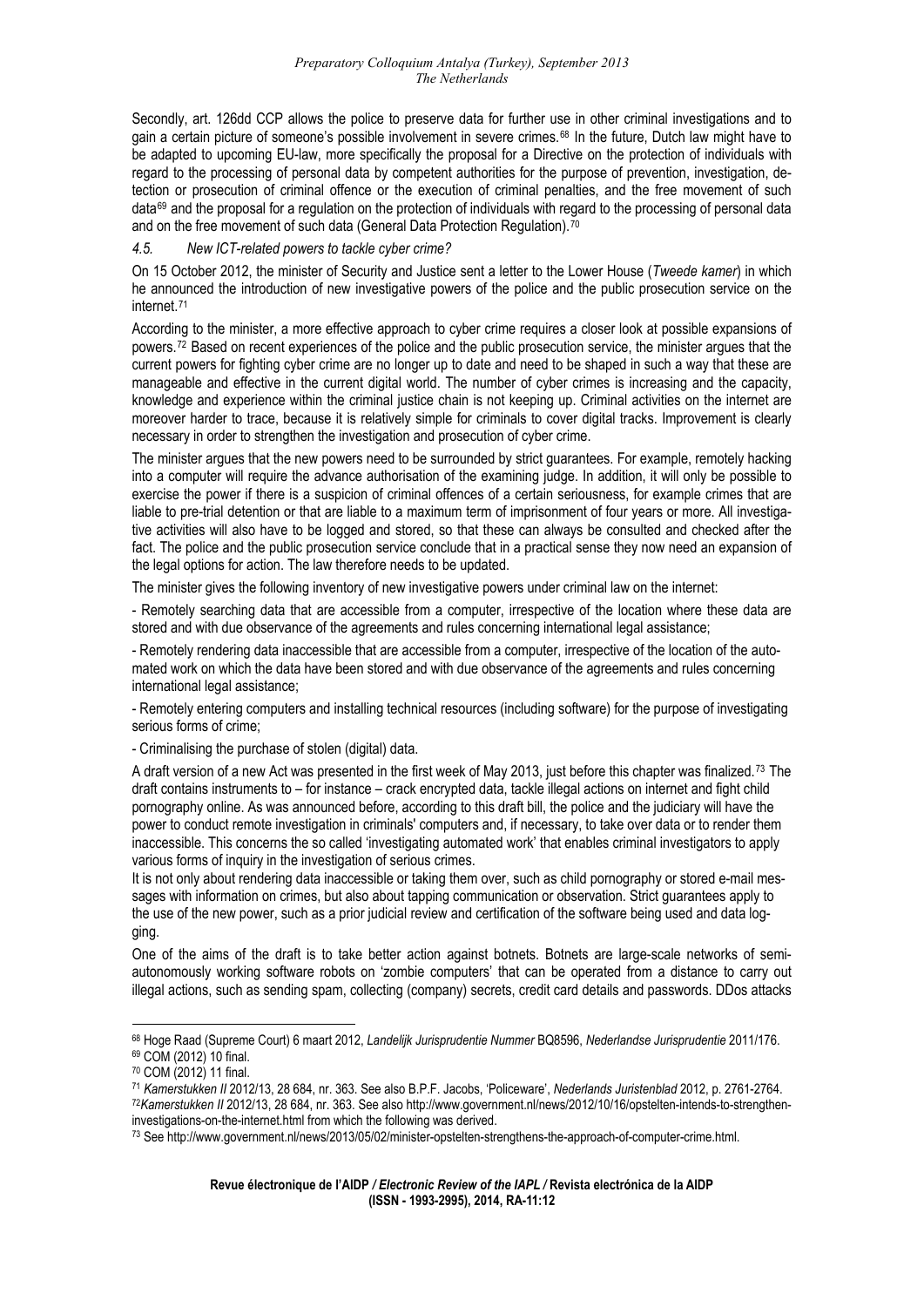and the spreading of malware also belong to the options. To render a botnet harmless, it is necessary to get access to the servers that are a part of it. Taking action in cyber space may result in data being rendered inaccessible, also when they are on a server abroad. This may be the case if the actual location of the data cannot reasonably be traced back, as applies for example to data in the Cloud.

tems and software often have standard settings for encrypted forms of communication, such as a Gmail and Twitter. According to the minister, when tapping communication, police and the judiciary are more and more bothered by electronic data being encrypted. Special programmes are offered on internet to encrypt data files. Information sys-Internet users can even transport data anonymously through certain services. This plays into the hands of criminals. The provider is obliged to cooperate in cracking encrypted communication, but he is sometimes not even able to do that or the provider is established abroad. That is why, according to the draft, the police and the judiciary will be able to tap the machine instead of the connection under strict conditions. The investigation in automated work makes that possible. The bill also allows for the possibility to oblige suspects of the possession and trade in child pornography or of terrorist activities to cooperate in opening encrypted files in their computer. The public prosecutor will be empowered to give a decryption order to the suspect in that case. Police and judiciary will get access then to shielded data and can fight the production, spreading and possession of child pornography more effectively and offer help to the victims. Strict guarantees apply here such as prior judicial review. Ignoring a decryption order from the public prosecutor will result in a maximum prison sentence of three years. According to the bill, healing of computer data is going to be a criminal offence, in order to prevent third parties having access to the stolen information after intrusion in a computer and placing it on websites. It is important for a conviction that the suspect knew or could have suspected that the information concerned stems from a crime. In practice, computer data are regularly used which were obtained through crime, such as computer hacking or clever snatching of passwords and user access codes. There will be a maximum prison sentence of one year for it.

# *4.6 Notice and take down*<sup>74</sup>

procedure in Dutch (substantive) criminal law. According to art. 54a of the Criminal Code (CC), a provider of telecommunication, such as an internet-provider, will not be prosecuted for any offence during storage or transfer (mere Although it is not (yet) a specific procedural provision, it is worthwhile to notice that there is a 'notice an take down' conduit, caching and hosting) of data if the provider, on order of the prosecutor (authorized by the examining judge), takes all measures to make certain data no longer accessible. The provision, initiated by Directive 2000/31/EC of the European Parliament and of the Council of 8 June 2000 on certain legal aspects of information society services, in particular electronic commerce in the Internal Market (directive on electronic commerce), aims to protect the freedom of expression and to provide for any (self)censorship by the provider. The protection only exists because and in so far as the provider has no responsibility for the content of the data as such. Not obeying the order is a separate crim-inal offence.<sup>[75](#page-12-0)</sup> The European Directive forbids the condition that the protection against criminal prosecution only exists when the provider apprises the 'offender' of the crime, that is: the person responsible for the content of the data, to the judicial authorities. Nor is the provider obliged to control the data before transferring it.

the pre-order phase, and changed into a possibility of judicial review on remand afterwards only. The new provision The aforementioned draft of a new act proposes a modern version of a 'notice and take down'-order in art. 125p CCP. The construction is generally the same as under the existing par. 54a CC although judicial control is transferred from is partly a codification of the 'Notice and Take Down'- Code of Conduct, agreed between government and providers in 2008.

# **5 ICT and Evidence**

in the same elaborate and extensive manner as is needed (and was described above) for pre-trial investigation proceedings. Nevertheless, rules and their application in an 'ICT world' require attention. In this section, the topic of The Dutch legislation on trial proceedings and evidence does not contain specific provisions regarding aspects of ICT evidence will be discussed; in the next paragraph, several other procedural aspects will be covered.

#### *5.1 Introduction: Dutch law on evidence in criminal cases*

have increased possibilities for gathering information regarding cyber crimes during a criminal investigation. In the world of the Internet, the use of ICT and the application of the aforementioned different powers of investigation

of information as evidence. Likewise, there are no rules of admissibility that would allow an investigating judge or any One characteristic of the Dutch criminal procedure is that there is no separate procedure in which it could or should be decided what information is allowed as evidence in court. There is no possibility even to discuss the admissibility

<sup>74</sup> Koops 2010, II.d.1. and B.J. Koops, 'Tijd voor Computercriminaliteit III', *Nederlands Juristenblad* 2010, p. 2461-2466, publicationnumber 1982 (extensive version on www.njb.nl).<br><sup>75</sup> Par. 184 CC.

<span id="page-12-0"></span>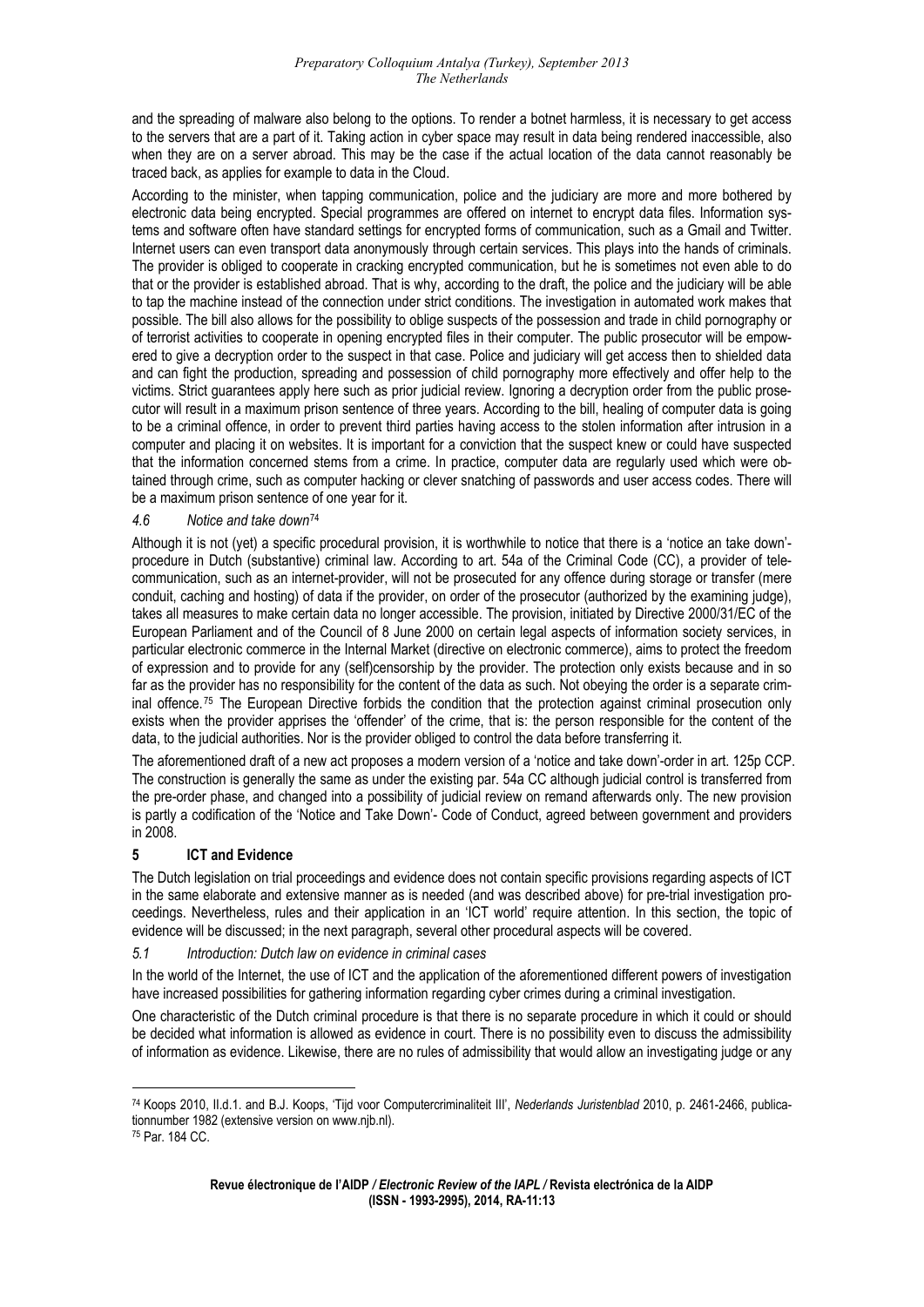pre-trial court to decide about the admissibility of information that might be either included − or excluded − as part of the trial's procedural documents.[76](#page-13-0) This approach leads to the Dutch criminal procedure characteristic that all information gathered in pre-trial investigations is allowed to be presented in trial proceedings as possible evidence that can be used against the accused. By the same token, the information can be provided to other States at their request as part of an international cooperation in criminal matters. There are rules and procedures regarding the exchange of information within the scope of international cooperation, but none to govern and aid in a decision as to whether only information might be transferred that would be accepted as evidence under Dutch criminal procedural law.

tween a citizen and members of a small group of professions to whom the law guarantees the right of confidential There is in fact only one exception to this approach. In the event that the application of the previously mentioned special powers of investigation lead to information that is part of the recognised and protected communication becommunication with any citizen that seeks their help, support, and advice (doctor, priest, and defence counsel in criminal matters), a statutory rule forbids use of the content of<sup>[77](#page-13-1)</sup> this information, not only as evidence but also as information in a criminal investigation. Unless, by way of exception, the examining judge decides that the results of taped communication between the accused and his counsel are not considered protected communication (for instance, communication that might lead to the conclusion that the defence counsel is a 'partner in crime'), the infor-mation must be destroyed immediately.<sup>[78](#page-13-2)</sup> This information therefore will never − nor should it − reach the trial court; this is the only exception to the rule that normally only the trial court decides about the use of information as evidence. In this exceptional situation, there is no room for a trial court decision or, for that matter, to save this kind of protected information during a pre-trial investigation to allow a court decision on this point; the protected information must be destroyed at once.[79](#page-13-3) In practice, since 2012 ICT has been used for the development of a system of telephonenumber recognition. This makes it possible that in the event that telephone communication involving the accused is taped by court order, the communication between the accused and his defence counsel will no longer be taped.

prosecutor.<sup>81</sup> This conviction by the court can be based only on the means of evidence that are enumerated and The fact that no rules or procedures on the admissibility of evidence exist does not mean there are no criminal procedure-related rules regarding evidence that are especially relevant in the ICT world.[80](#page-13-3) Conviction is only possible if the court, after the trial procedure, is *convinced* that the offender has committed the offence as charged by the public defined in the CCP.[82](#page-13-4) The CCP allows only five of these:

- the court's own observation during a court trial;
- the statement of the accused in or out of court;<sup>[83](#page-13-5)</sup>
- the statement of a witness in court;
- the statement of an expert in court;
- written materials. [84](#page-13-6)

In the 'written materials' category, the CCP<sup>85</sup> distinguishes five specific categories, summarised by Tak<sup>86</sup> as:

- written decisions by members of the judiciary;
- reports by members of competent agencies: e.g. police reports on facts or circumstances personally perceived or experienced by these agencies;
- documents of public agencies concerning subjects related to their competence, containing the communication of facts and circumstances perceived or experienced by these agencies;
- reports of experts;
- all other written materials, although only to be used in relation to the content of other means of evidence.

<span id="page-13-5"></span>82 Art. 338 CCP.

<span id="page-13-0"></span><sup>&</sup>lt;u>.</u> 76 Hoge Raad (Supreme Court) 20 April 2010, *Landelijk Jurisprudentie Nummer* BK3369 en Hoge Raad (Supreme Court) 17

<span id="page-13-1"></span><sup>&</sup>lt;sup>77</sup> Not the traffic data: Hoge Raad (Supreme Court) 20 December 2011, *Nederlandse Jurisprudentie* 2011/437 (with a comment by T.M. Schalken)

<sup>78</sup> Art. 126aa par. 2 CCP

<span id="page-13-3"></span><span id="page-13-2"></span><sup>79</sup> Supreme Court (Hoge Raad) 12 January 1999, *Nederlands Juristenblad* 1999, p. 268, nr. 24, and the special order to destroy the above-mentioned category of information (*Besluit bewaren en vernietigen niet-gevoegde stukken met het oog op de* 

<span id="page-13-4"></span><sup>80</sup> For more in general, see P.J.P. Tak, The Dutch Criminal Justice System, Nijmegen: Wolf Legal Publishers 2008, p. 105-107.<br>81 Art. 338 CCP.

<span id="page-13-6"></span><sup>83</sup> There is no guilty plea in Dutch procedural law.

<sup>84</sup> Art. 339 CCP

<sup>85</sup> Art. 344 CCP

<sup>86</sup> Tak 2008, p. 106.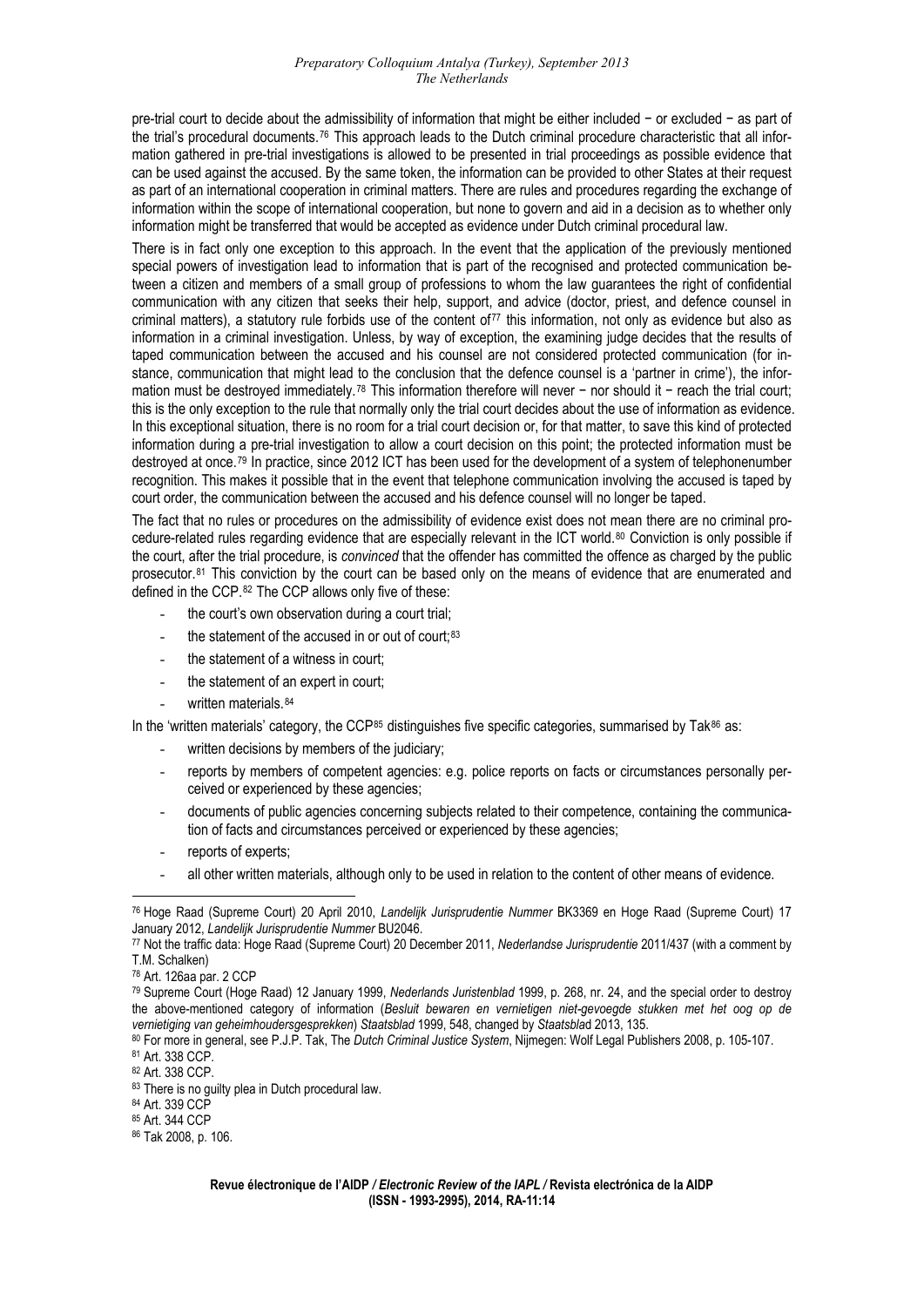accepted under Dutch law, provided that any statement by a witness takes the form of any other means of evidence: for instance, when it is reported by the police, and their hearing of a witness and his or her answers to the questions are 'personally perceived or experienced' by the police officer within the meaning of the above-mentioned Art. 344 It should be mentioned that, according to a Supreme Court ruling dating from 1926,<sup>87</sup> hearsay testimony is widely CCP. The police report containing the witness's statement is accepted as written material, and thus as a means of evidence. It is therefore not crucial to hear the witness in court, although Art. 342 CCP suggests that it is necessary for use of the witness's information as evidence against the accused. Because of the consequences and differences regarding the right of the accused to challenge and question the witness for the prosecution under Art. 6 of the European Convention on Human Rights, this is a widely discussed aspect of Dutch criminal procedure, which is partly 'corrected' by some judgments given by the European Court on Human Rights.

While in this respect the Dutch CCP suggests, on the one hand, a certain 'closed' system of legally defined and − in a enumerative way – an elaborate system comprising only five means of evidence, it is clear that, on the other hand, all the results of ICT-related information gathered in a pre-trial investigation might be made ready for use as evidence in court. The only rule is that the information be presented to the court by one of the means of evidence provided for by the CCP. However, in particular the 'open' means of evidence of court observations and written materials offer numerous possibilities to introduce a wide variety of information as possible evidence.

Where there are few limitations on the admissibility of information as evidence in a trial, the court's responsibility concerning the use of information as evidence against the accused is greater. In this respect, under the Dutch criminal procedure system the trial court bears a heavy responsibility. The system depends on a high level of trust in the trial judge as an independent and 'just' professional. (For instance, the questioning of witnesses is done primarily by the court. After the courts interrogation, there is room for *additional* questioning by the prosecutor, the defence counsel, and the accused; cross-examination is unknown.) The court has to decide whether an offender can be convicted − or, and more precisely, whether the facts mentioned in the charge have been proven − on the means of evidence. The court has its own, separate, and full responsibility as regards making a correct decision, and its role can be demonstrated here by the presentation of a few different aspects of this obligation.

As the Dutch system traditionally belongs to the civil law tradition, the courts play an active role in gathering evidence and other relevant material. The court may undertake or order further investigation if it considers such an action necessary for a correct decision.88 This provision is applicable in the court of first instance as well as in the appeal courts;89 within certain limits, charges may be changed between a first instance court and the court of appeal. The prosecutor and the defence counsel can request such an investigation, but the court can and must order it on its own behalf if it is convinced that further investigation is necessary. What might be considered necessary is related to the task of the court to assess the evidence, during which the court might order further investigation if any points of evidence are being argued, or when there are indications for further investigations, especially in the advantage ('a décharge') of the accused.

Such an investigation is related to the court's task of determining the truthfulness of the evidence, and the court is free to examine evidence in this respect. Because there is no − pre-trial or otherwise − procedure to discuss and to decide the admissibility of evidence, this assessing of evidence as late as in a trial court session for the first time makes it necessary to give the trial enough access to the pre-trial investigation and its results. As a general point of interest, since January 2013 a new system of rules has been applicable concerning criminal case files. All materials that might be relevant for any decision of the trial judge must be in the file, and the accused may ask to add further material that he thinks might be pertinent. The accused has access to the complete contents of the file when preparing his trial defence, including proceeding-related documents saved only on data carriers.

A specific point of ICT interest is the ruling of Art. 126hh CCP, which dates from February 2007. The provision relates to the above-mentioned possibility of an exploratory investigation into the influence of more serious types of crime in a certain social sector, preparatory to a criminal investigation. As mentioned, exploratory investigations cover the gathering, combining, and analysing of data from police, along with other records from which the investigative officer can obtain information. This legislation determines in the first place the purpose for which information may be provid-ed and stored. In addition, however, the CCP rules<sup>[90](#page-14-0)</sup> that information will not be destroyed for as long as the information is necessary to control the process of obtaining the information, including the combining and analysing (data mining) afterwards. Controlling afterwards is – exclusively – part of the trial court's procedure of assessing the evidence. The system illustrates that the court's responsibility 'reflects' on the rules for the pre-trial investigation: control-

<sup>87</sup> Supreme Court (*Hoge Raad*), 20 December 1926, *Nederlandse Jurisprudentie* 1927/85 (*De auditu*-decision).

<sup>88</sup> Art. 315 CCP

<sup>89</sup> Art. 415 CCP.

<span id="page-14-0"></span><sup>&</sup>lt;sup>90</sup> Art. 126hh par. 7 CCP.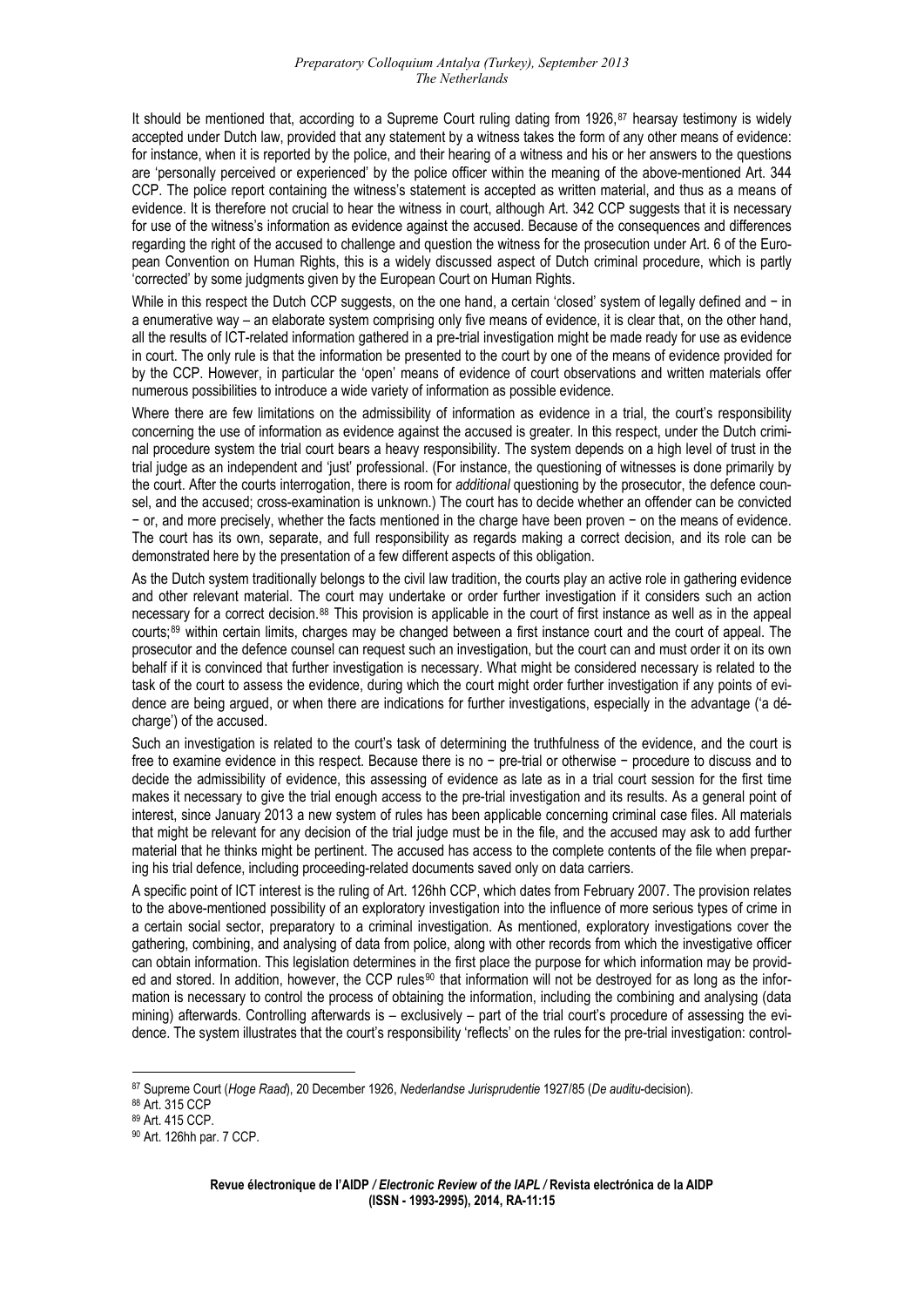ling afterwards should be made possible. It can be argued that, although the aforementioned provision of Art. 126hh par 7 is limited to the exploratory investigation, it covers more generally a vital aspect of the Dutch criminal procedure system: namely, where an assessment of all aspects of the evidence depends only on the trial court – that is, after the pre-trial investigation − the assessment must be made possible, and must be prepared truthfully and completely during the pre-trial investigation. (See also below *ICT in the trial stage*.)

#### *5.2 Was the evidence lawfully obtained?*

sider the quality of the evidence in deciding whether the facts stated in the charge have been proven. This element of the court decision is also the result of the absence of a prior and separate procedure to decide on these aspects of As regards ICT, it is important that the court not only determine the truthfulness of the evidence but be able to decide whether the evidence has been obtained legally, and is reliable and trustworthy. Hence, criminal courts have to conthe quality of evidence as part of the decision on the admissibility of evidence under Dutch law.

gally obtained evidence as a result of objections and explicit defences from the counsel or the prosecutor, or when There is no rule under Dutch law that allows the use of evidence only if the court has found it to have been obtained in a lawful and legal manner. However, according to the statutory provision of Art. 359a CCP, there might be grounds to exclude evidence because it was obtained illegally during the pre-trial investigation. The trial court may find ille-the way in which certain evidence was obtained can be derived from the file.<sup>[91](#page-15-0)</sup> The Supreme Court did limit the need for the exclusion of illegally obtained evidence to – in short – extreme cases of serious breaches of fundamental rights of the accused.[92](#page-15-1) As to ICT, it is worth noting that – in accordance with EcrtHR law – the Supreme Court ruled that the use of evidence gained in a way that forms a breach of Art. 8 of the ECHR does not include a breach of Art. 6 of the Convention (fair trial); in the opinion of the ECrtHR, there is no need for an exclusionary rule under Art. 6.[93](#page-15-2) Nevertheless, because an exclusion of evidence might result, it is necessary for the trial court to deal with the legality of evidence, even irrespective of whether illegally obtained evidence might therefore no longer be reliable. In other cases, evidence obtained unlawfully may result in the court mitigating the sentence. This 'sanction' is outside the range of the decision on the evidence, but it urges the court to decide and, under certain circumstances, to investigate the lawfulness of the way in which evidence was gained during the pre-trial investigation. If the counsel or the prosecutor made an explicit defence on this point during the trial, the decision to deny it must be reasoned in the court's verdict.[94](#page-15-3)

[and the developm](#page-15-3)ent of the 'non-systematic following of persons', are discussed and elaborated upon under the [As mentioned, the use of ICT methods is technically new, and is not in all cases elaborated upon in adequate consti](#page-15-3)[tutional, privacy- and data-protecting, and procedural rules and rights. Because of the provision in Art. 359a CCP, in](#page-15-3)  [the Netherlands many ICT-related methods of investigation, such as the above-mentioned use of ANPR systems,](#page-15-3)  responsibility of the trial courts in criminal cases to discuss and decide upon the legality of evidence, and thus to decide and discuss certain methods of criminal investigation. This often leads to a certain 'testing' of new technological methods of investigation by the police during pre-trial investigations (in the Netherlands, under the prosecutor's authority), and waiting for a supreme court's ruling on the legality of the method under accustomed law; ultimately, criminal investigators tend towards a 'creative' interpretation and use of legal powers, up to the limits of what is known as the problem of 'noble cause corruption'.<sup>[95](#page-15-4)</sup> Only when disapproved by the courts, there might be the need for a statutory provision. The problem in this 'reverse approach' is that the discussed method of investigation is already more or less part of the investigation practice at the time that the court has to decide whether it is legal − with the possibility of an acquittal in a concrete, severe criminal case as result − and at a time when parliament still has to decide whether it can be accepted. The need for a certain method is then almost inevitable.

decision expressly in the verdict. The only exception in this regard is the previously mentioned obligation to reason the denial of an explicit defence on this point; for instance, the defence that the statement of a certain witness is not As part the broad responsibility of the trial court for its decision on questions of evidence, the court is also responsible for the quality of the evidence. An assessment of the reliability of evidence is part of this. Here too, the court is free to act: that is, there are no rules in the CCP to guide the court, nor any rules that oblige the court to reason its

1

 $\overline{a}$ 

<span id="page-15-0"></span><sup>91</sup> For instance, before the accused is questioned, he or she should be informed of his or her rights; in particular, the accused should be informed that he or she is not obliged to answer any questions. This informing of the accused should be filed as well. The results of a police interrogation are unlikely to be used in court against the accused if the file does not inform the trial judge that the accused was aware of his or her right not to answer any questions.

<span id="page-15-1"></span><sup>92</sup> Supreme Court (*Hoge Raad*) 30 March 2004, *Nederlandse Jurisprudentie* 2004/376 (with a comment by Y. Buruma), and Supreme Court (*Hoge Raad*) 19 February 2013, *Landelijk Jurisprudentie Nummer* BY5321.<br><sup>93</sup> For instance ECrtHR (Grand Chamber) 10 March 2009, Appl. Nr. 4378/02 (Bykov v. Russia), par. 88-89.

<span id="page-15-2"></span>

<sup>94</sup> Art. 359 par. 2 CCP.

<span id="page-15-4"></span><span id="page-15-3"></span><sup>95</sup> R.Chr. van Halderen & K. Lasthuizen, 'Creatief gebruik van bevoegdheden', *Tijdschrift voor Veiligheid* 2013 (12) 1 , p. 16-34.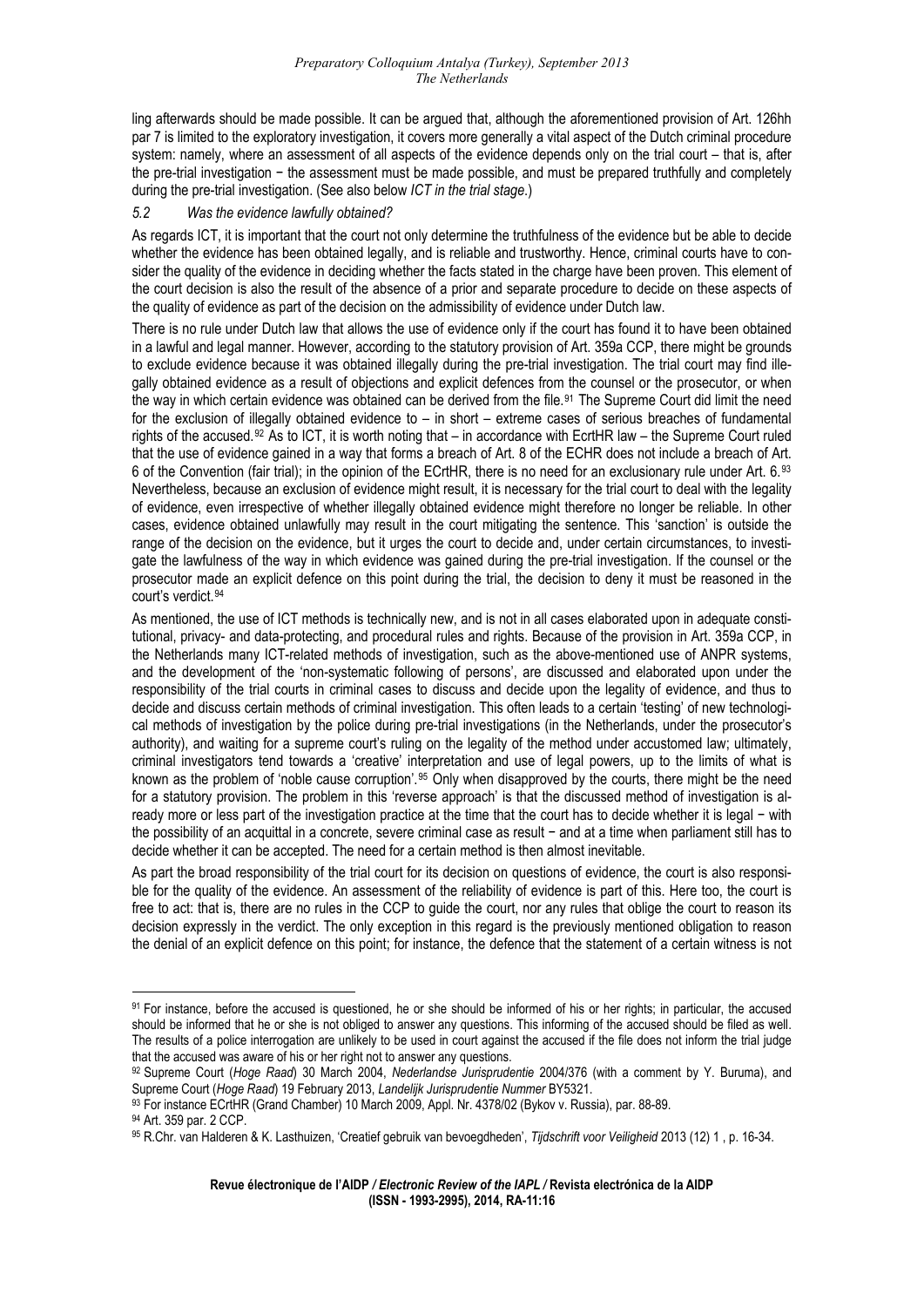reliable, or that evidence was gained by technical methods that are argued among technical specialists, especially as to the reliability of the results and conclusions of the method.

perts in their field, and who are adequately certified and registered. Their reports and findings should state what On this point, some specific provisions in the CCP concerning technical evidence are significant, since ICT investigation is increasingly carried out by means of technical methods and the like. By January 2010, the CCP rules and provisions concerning the use of technical experts in criminal investigation had changed. The new system aims to provide for more safeguards; for instance,<sup>96</sup> expert investigation is only undertaken by persons recognised as exmethod has been used, why and to what extent that method is reliable and leads to reliable results in general and/or in the concrete case, and to what extent a certain expert is sufficiently competent to apply this specific method.<sup>[97](#page-16-0)</sup> Although the strict regime is in all its details not applicable to more or less standard methods of technical research (e.g. tests for alcohol in the blood or a test as to whether a certain amount of 'white powder' contains elements of cocaine),[98](#page-16-1) this difference is marginal rather than substantial. The trial court can use these provisions to investigate and determine the reliability of the evidence gathered in every expert investigation, as far as the method of investigation and the professionalism of the expert is concerned, despite the difference between technical and other expert evidence.[99](#page-16-2)

#### *5.3 Reliability: technical demands*

<u>.</u>

vides for demands regarding the use of technical tools in criminal investigations. According to Art.126ee CCP, concrete rules shall be set by way of Order or Decree of State/Order of Council for the use of technical tools.<sup>100</sup> Techni-If ICT-related evidence is at stake, technical equipment will be used regularly to collect the information. As mentioned above, open-source research on the modality of systematic observation is done by means of technical tools, such as VIRTUOSO or iRN firmware. In this respect, it is relevant that in the Code of Criminal Procedure the legislature procal tools are defined as equipment that can be used to record – in a manner other than by way of sense reaffirming only[101](#page-16-3) − signals for observation purposes. These tools must meet the requirements of the 'Decree technical tools criminal procedure' (*Besluit technische hulpmiddelen strafvordering*), which - according to Art. 126ee Sv − apply to technical tools for systematic observation.<sup>[102](#page-16-4)</sup>

Safeguards should be provided to insure that the collected data can not be changed, that only reliable and approved tools are used, and that the registration and data mining of the results can be controlled afterwards.

If these requirements have not been observed strictly, this will normally lead<sup>103</sup> to the conclusion that the results of The fact that a provision in the CCP provides for strict technical requirements governing the use of technical tools in criminal investigations highlights again the above-mentioned characteristic of the Dutch criminal justice system. The trial court has to assess the evidence in a number of ways. In determining the reliability of the evidence, the court must control whether the strict technical requirements have been observed in the use of specific technical equipment. using certain technical tools in terms of information and evidence are not reliable. Information gathered as a result of a criminal investigation in which technical tools are used is reliable only when and to the extent that the use of the tools have met with the requirements. It is for the trial court in criminal cases to verify this as part of its responsibility for the quality of evidence. The reliability is to be assessed because the rules for technical tools aim to protect the traceability of data as well as to avoid the danger of data being manipulated. This traceability must be made possible for the trial judge. Even when explicitly approved and attested technical equipment is used, there is still room for the defence to assert that the equipment has not been used in a proper way, or for a purpose other than that for which it was intended.[104](#page-16-5)

<span id="page-16-0"></span><sup>96</sup> The Bill that changed the CCP also introduced a better system for possibilities to have the results of expert investigations influenced by the defence counsel or to have it cross-examined. This provision might be ordered by the trial court on its own behalf if it thinks it necessary (Art. 315 CCP) under its tasks and responsibility concerning the proper assessment of evidence.<br><sup>97</sup> Art. 51l CCP.

<span id="page-16-1"></span><sup>&</sup>lt;sup>98</sup> Art. 150 CCP in relation to a specific guideline of the General Procuracy (Aanwijzing van het College van Procureurs-Generaal)

<span id="page-16-2"></span>from St. Peters and Pauls Day (June 29<sup>th</sup> ) 2009, S*taatscourant* 2009, 18632.<br><sup>99</sup> Cf. M.J. Dubelaar, 'Aantekening 2 bij art. 150', in: C.P.M. Cleiren & M.J.M. Verpalen (eds.), Tekst en Commentaar Strafvordering, 9th edition, Deventer: Kluwer 2011.

<span id="page-16-3"></span><sup>&</sup>lt;sup>100</sup> Decree on technical tools in the criminal procedure (Besluit technische hulpmiddelen strafvordering), Staatsblad 2006, 524.

<span id="page-16-4"></span><sup>&</sup>lt;sup>101</sup> Camera or binoculars.<br><sup>102</sup> E.J, Koops 'Politieonderzoek in open bronnen op internet. Strafvorderlijke aspecten', *Tijdschrift Voor Veiligheid* 2012 (11) 2, p. 38.

<span id="page-16-5"></span><sup>&</sup>lt;sup>103</sup> It might be different if the outcome is of little relevance in a concrete case. See for instance Rb. Den Bosch June 14. 2012, LJN BW8620: use of uncertified equipment for stealth sms simply to insure the outcome of other, already available, evidence. 104 Hoge Raad (Supreme Court) 12 July 2011, *Nederlandse Jurisprudentie* 2011/383.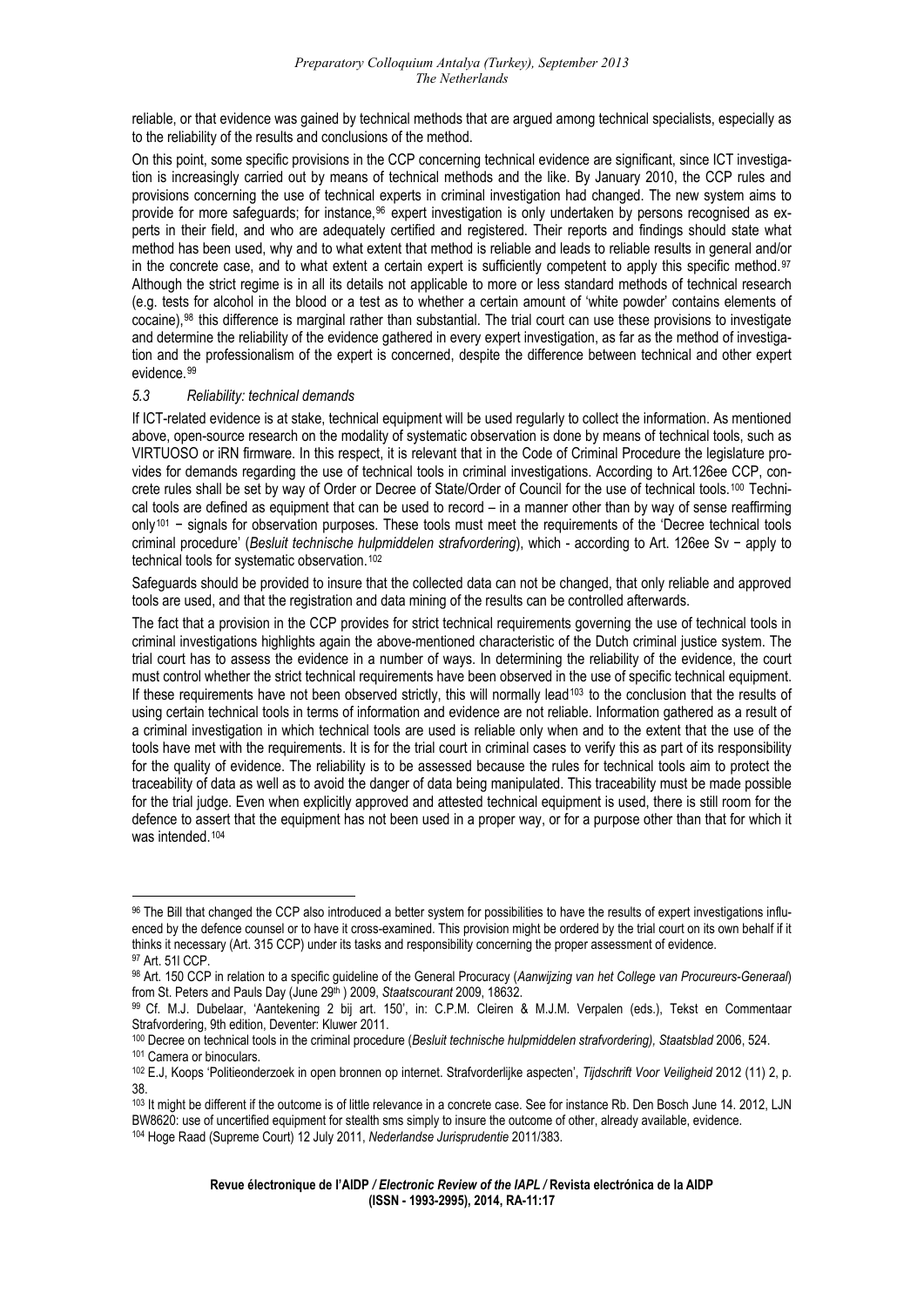[rule of Art. 359 pa](#page-16-5)r. 2 CCP is applicable: namely, if during the trial the counsel or prosecutor makes an explicit de-[Under the strict regime of the Supreme Court concerning the exclusionary rule relating to illegally obtained evidence,](#page-16-5)  [it might currently be easier to challenge the evidence on this point of its technical reliability. The above-mentioned](#page-16-5)  fence regarding the reliability of evidence − for instance, based on demands concerning the use of technical tools − the decision to deny the defence must be reasoned in the court's verdict.

## **6 ICT in the Trial Stage**

fundamentally to include ICT elements, there have nevertheless been relevant developments in this respect. Although the structure of the trial stage and its procedure in the CCP – at least until 2013 – has not been changed

## 6.1. Lady Justice goes digital:<sup>105</sup> long-distance interrogation by video conference

is often a vital part of fair proceedings. A 'meeting' for a face-to-face hearing must be organised, and it takes time to gather all parties concerned together simultaneously. These practical problems are magnified when one of the In a criminal procedure, the hearing of persons concerned (accused, witness, experts, family of victims, and so forth) 'stakeholders' is abroad: for instance, in pre-trial detention in another country. Despite the extend to which farreaching traditional ways of mutual assistance in criminal matters (commissions rogatory) has increased especially within the European Union, it is essential that the trial court itself hear the person involved, being connected live by way of video communication.

any hearing of persons in criminal proceedings, except in certain cases indicated by special decree:<sup>107</sup> for instance, A general possibility for a video conference (long-distance interrogations if necessary by satellite or another technical connection) was inserted into the Dutch CCP − and the CC as well − in 2007.106 Video conferencing is possible for in specific cases of sexual offences, in offences in which somebody was killed, or in the event the accused is a minor, and so on. The official (judge, prosecutor, investigating police officer) to whom the hearing is entrusted is empowered to decide on the use of a video conference, on the argument of it being in the interest of the investigation, which includes notions of fair trial. Before deciding, the official is required to consult with other parties in the criminal proceedings, but no special judicial provision for this decision is at hand, nor for the event that the official decides against the wish of any party in the proceedings.

video conference with the arrested person at the police station is then very useful. As a result of the Salduz ruling, it More recently, video conferencing has used in the new political approach to speed up the completion of criminal cases involving less serious offences. A trial within three to ten days after initial arrest is one of the political aims. A is also important that the accused be assisted by counsel in person (rather than the counsel being present only by way of a video conference). According to the applying rules,<sup>[108](#page-17-0)</sup> confidential communication between the accused and counsel shall then be made possible, notwithstanding the open video connection with the interrogating judge or officer.

# *6.2. Electronic serving of documents*

1

 $\overline{a}$ 

with a 'reminder mail' on the day someone is expected in court? Many people and institutions dream of this possibility. Nevertheless, the development of ICT in the Netherlands, especially in the field of criminal law, is still in the embry-Could ICT help the world function better if the electronic serving of documents were possible, by email for instance, onic stage. We quote a recent report on the serving of documents, which highlights the situation in the Netherlands:

considered a complicated variety of reciprocal "two-way communication", which should comply with the 'The first step in recognizing the possibilities of electronic serving of documents should be taken by the legislator; it is not recommended to impose this modality on the field. Moreover, electronic service of documents in criminal cases due to the relevance of the judicial consequences of a legal valid serving can be demands of safe communication. Therefore electronic serving of documents should be considered to be the final piece of a smooth, inevitable, and already visible development, rather than a trendsetter of a precautious development of the electronic communication between government and its citizens in many countries'.[109](#page-17-1)

<sup>105</sup> Under [this title in Dutch, see H.C. Wiers](#page-17-1)inga, 'Vrouwe Justitia gaat digital: vooruitgang?', *Nederlands Juristenblad* 2005, p. 1835-1837. See also J. Gakeer, 'De videoconferentie in kort bestek', Trema 2005, p. 258-262, M. van der Ende (a.o.), Ex ante evaluatie van videoconferencing in het strafrecht en vreemdelingenbewaringszaken, The Hague: WODC 2007.<br><sup>106</sup> Art. 131a CCP and Art. 78a CC, respectively.<br><sup>107</sup> See Degree on videoconferences (*Besluit videoconferentie), S* 

<span id="page-17-0"></span>

<span id="page-17-1"></span><sup>&</sup>lt;sup>109</sup> P.A.M. Mevis, J.H.J. Verbaan & L. Postma, *Modaliteiten van betekening in rechtsvergelijkend perspectief, The Hague: WODC* 2013 (with a summary in English). The document can be found on www.wodc.nl.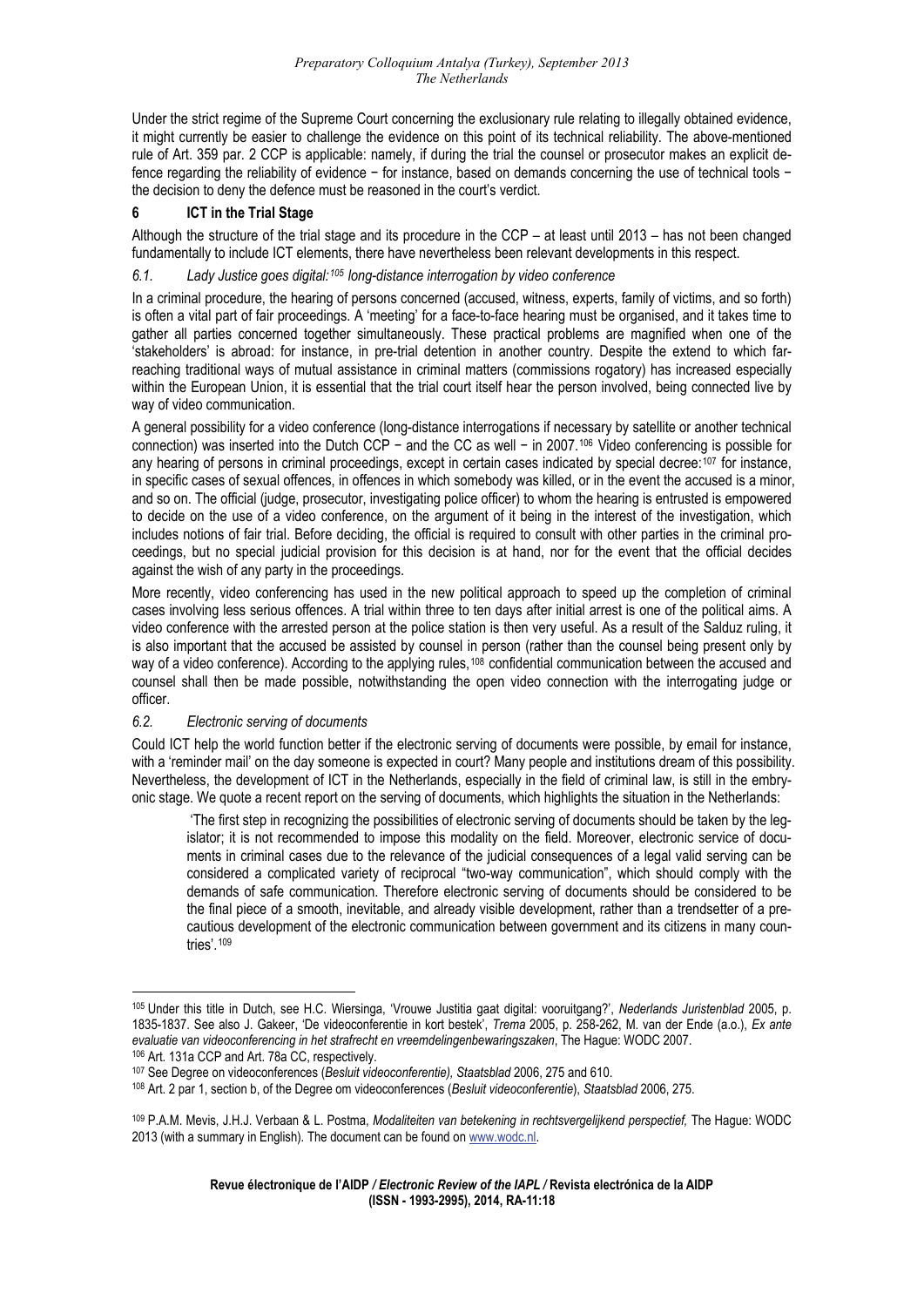Neverthe [less, further steps towards introducing the possibility of lawful and effective serving of documents by means](#page-17-1)  of the Internet and email may be expected in the future in the Netherlands, as well as in other countries.110

#### *6.3. Use of a digital file in the trial stage*

The development regarding possibilities for the electronic serving of documents is one element in a current move towards a more innovative judiciary in the Netherlands, especially involving the use of ICT tools. This process covers the civil as well as the administrative and criminal judiciary. One aspect is the move towards a general 'MyCase' portal, in which each party concerned can study the case to see the actual state of affairs.

conducted exclusively on a solely electronically available set of procedural documents, set down in a specially devel-A part of this development already in use involves a solely electronic digital process file. In some courts, a trial is oped portal, the 'Geïntegreerd Processysteem Strafrecht' (GPS). The recognition of electronic − police and other – files, and the denunciation or accusation of a criminal act by a citizen as an official and legally recognised file (for instance, as mean of evidence), finds a basis in the CCP.[111](#page-18-0) For this recognition, the electronic signing of a file − which must be certified properly is − necessary.<sup>[112](#page-18-1)</sup>

#### *[Adequate preparation of the defence?](#page-18-1)*

[In criminal cases to date, the electronic version of th](#page-18-1)e procedural documents is mainly used in minor cases dealt with in the single-judge section (*politierechter*). In these cases, the accused will normally not be kept in pre-trial detention, although it will be made possible<sup>[113](#page-18-2)</sup> to hold someone in this manner to assure his presence in court in an accelerated procedure in which the trial must be set for a period ranging from within fifteen hours of and 17 days after the arrest. In this instance, and if the use of electronic files increases in the future and they are used in more severe criminal cases in which the accused is in pre-trial detention,<sup>[114](#page-18-3)</sup> a serious problem under Art. 6 of the ECHR 'fair trial' guarantee may arise. A complete electronic file is of course more easily searched and accessible than a hard copy. This contributes to the guarantee for the accused regarding proper means to prepare his defence in trial. Nevertheless, to enjoy this advantage, the accused needs to have at least a computer available, even if he is in pre-trial detention. And where it is necessary to have access to all kinds of records on the literature and on court decisions − with the comments relevant to them − that are increasingly only available online, it might be an arguable plea to assert that the accused, even when in pre-trial detention, should have access to an internet connection as part of his right to prepare his defence. The Dutch prison system is not yet that far advanced on all these points.

## *6.4. Challenging ICT evidence: controlling the sources*

After hearing the case in open court proceedings, the court may decide only on the basis of these proceedings, and on the facts and files discussed during the proceedings. This provision guarantees the right of the accused not to be convicted on evidence that has not been discussed during the trial.[115](#page-18-4) He will at least be given the opportunity to discuss it. As an elaboration of the EcrtHR guarantee to challenge all evidence against the accused, the trial court is required to present the contents of the complete file, and must at least must refer to those contents. Any element not indicated during the trial can not be used as evidence against the accused in the court's post-trial decision.[116](#page-18-5)

[case have access to all separate elements of the file. Due to a change in the CCP, which came into force in Janu](#page-18-5)ary Within the cont during the pre-trial investigation ext of this right, it is essential that the accused in a given criminal 2013,[117](#page-18-6) the right of access to the file is defined expressly to include access to all information recorded on electronic data carriers. Nevertheless, certain rules and possibilities restrict the right of access to the file, especially during the pre-trial investigation. These restrictions also apply to the right of access to electronic data carriers.

ties, especially by the police criminal investigators. However, since the above-mentioned adaptation of the CCP on 1 The complete file will consist of the results of the pre-trial investigation, as these are filed by the responsible authori-January 2013, the CCP states that the file shall contain all relevant material and information 'that might be in any way relevant for any decision the trial judge has to make'.[118](#page-18-7) In terms of the trial court's broad responsibility regarding the assessment of evidence and of other information pertinent to its decision, it is clear that the new paragraph is highly relevant. One could argue, for instance, that this provision might indicate that if the process file contains police re-

<span id="page-18-0"></span><sup>&</sup>lt;sup>110</sup> The above-mentioned publication contains an overview of and a comparison with the law of several other European Countries.<br><sup>111</sup> Art. 153, par. 2, and Art. 163, par. 3 CCP, respectively. <sup>111</sup> Art. 153, par. 2 , and Art. 163, par. 3 CCP, respectively.<br><sup>112</sup> Decree on the electronic report (*Besluit elektronisch proces-verbaal*), *Staatsblad 2*011, 15, effective from 1. February 2011.

<span id="page-18-1"></span>

<span id="page-18-2"></span><sup>&</sup>lt;sup>113</sup> A proposal is still under discussion in parliament (*Kamerstukken* 33 360).<br><sup>114</sup> It is worth noting that the use of bail or other alternatives to pre-trial detention are little known or used in the Netherlands.

<span id="page-18-6"></span>

<span id="page-18-5"></span><span id="page-18-4"></span><span id="page-18-3"></span><sup>&</sup>lt;sup>115</sup> Art. 338, Art. 348, and Art. 350 CCP.<br><sup>116</sup> Art. 301 CCP.<br><sup>117</sup> Act revising rules on the pleadings in criminal matters (*Wet herziening regels betreffende de processtukken in strafzaken), Staatsblad* 2011, 601. 118 Art. 149a par. 2 CCP

<span id="page-18-7"></span>